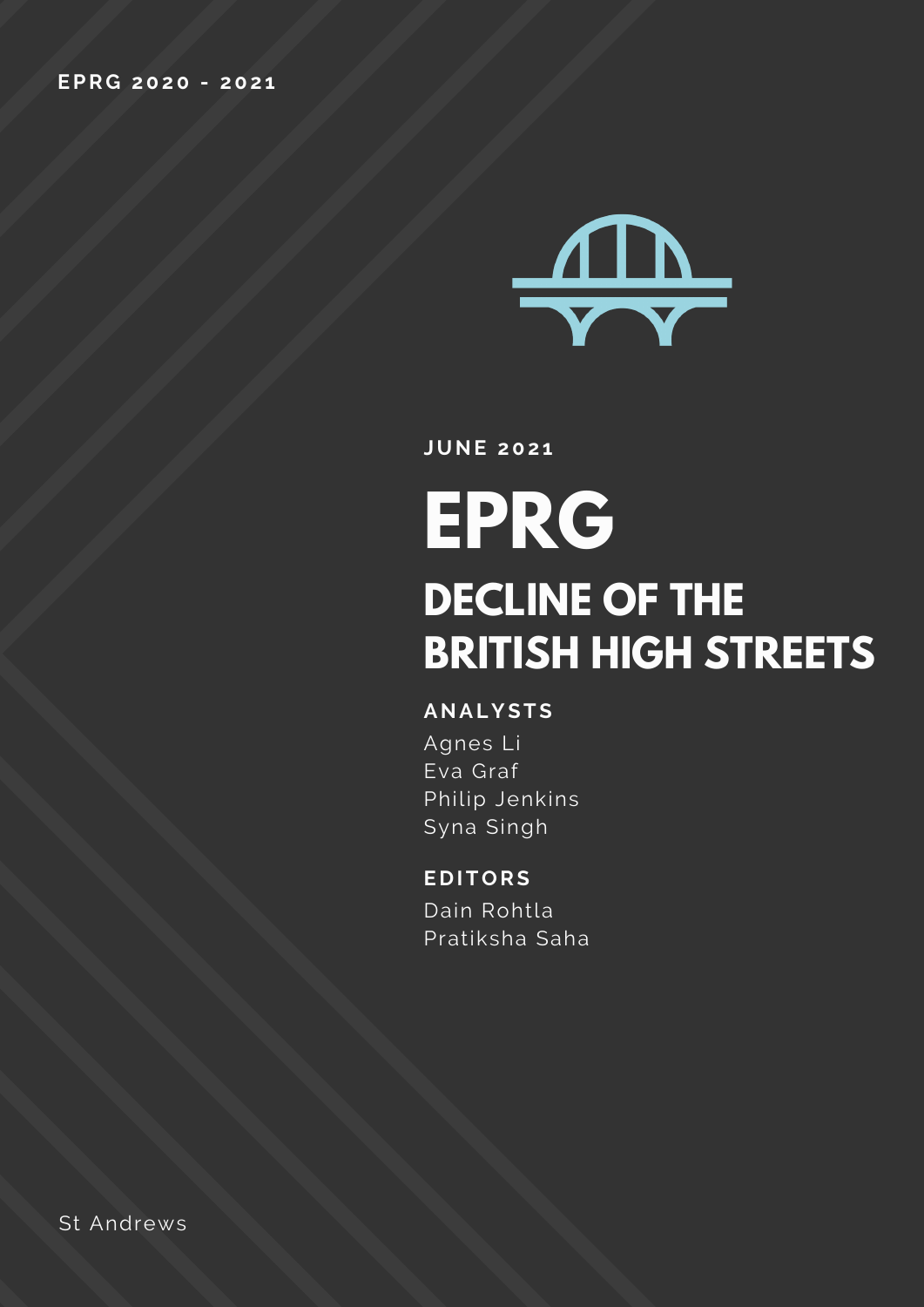# **Abstract**

*The UK highstreet has been a center of commerce and culture for many centuries, and is a major attraction in most cities. However, for the past decades, the high streets have been experiencing a massive decline and small cities have been hit worse than larger ones such as Manchester and London.*

*Our study aims to investigate and understand the different aspects of the British town centers' crisis. This can be explained by an accumulation of factors such as the sequels from the financial crisis that hit the world' economy in 2008/9, the changes in with the rise of out of town shopping as well the acceleration of ecommerce sales especially since the start of the pandemic. It has had various consequences on society and its environment as the number of vacant stores continuously increases, people losing their jobs —often women—, and many of the stores are ethnically diverse, thus hurting immigrants and people with lower educational qualifications and skills.*

*Stores that have been able to stay relevant are generally luxury goods, and more experience focused. At the same time grocery stores and cheaper goods have done well when they have been quick to convert to e-commerce, highlighting the importance of e-commerce and the experience aspect of shopping. A shift toward these two aspects of the shopping experience is essential for the High street of today to survive. Therefore, a decline in high street is an affront on inequality and would degrade the culture of the UK, thus making its research and remediation a priority.*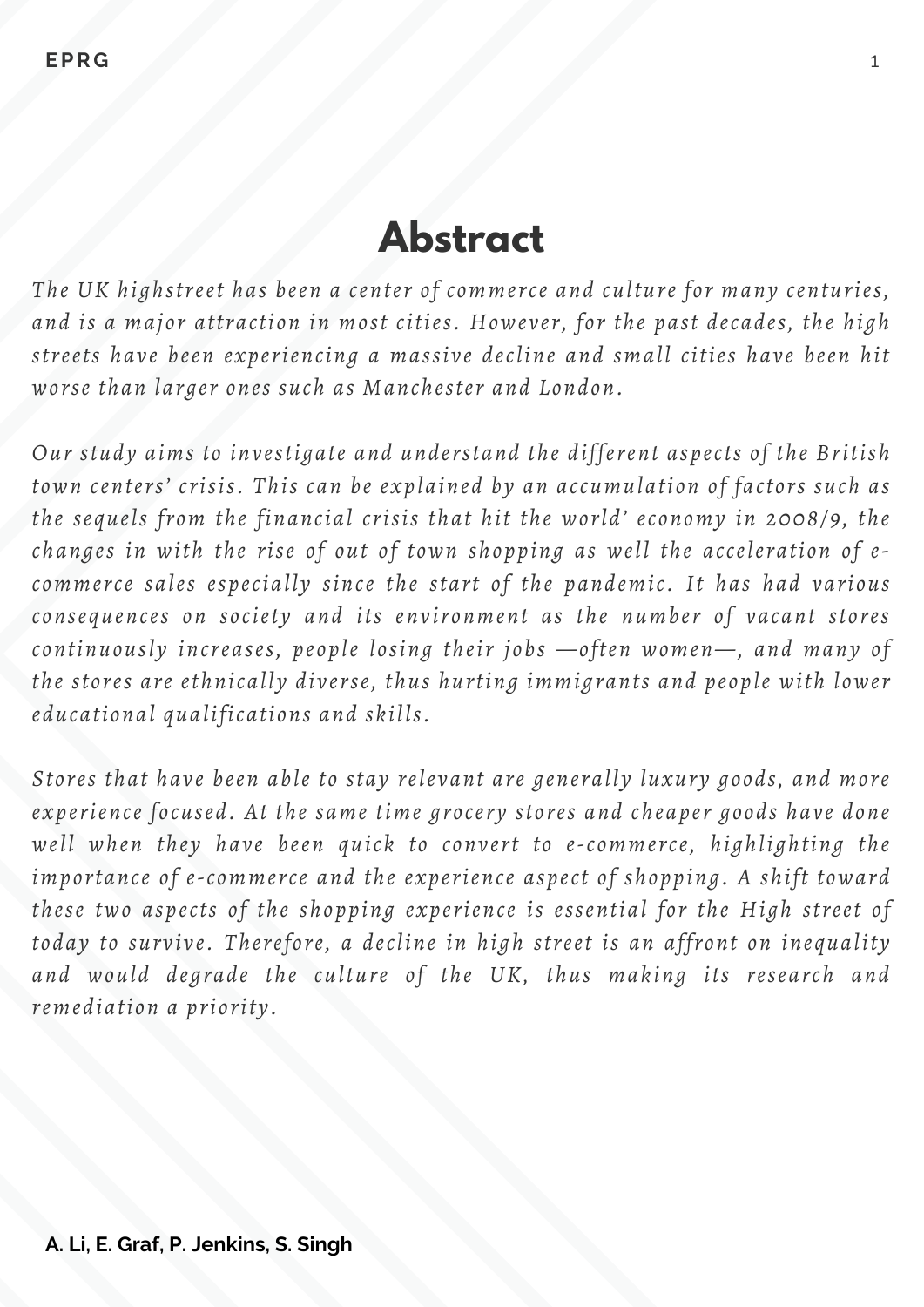### 1. Introduction

In the UK, high streets have been the quintessential heart of the civic community's life since the 19th century. High streets serve as important places of social, economic, political and cultural exchange in the nation and are major attractions in cities like London, Nottingham, Manchester and Sheffield. Not only do they contribute to the success of large cities, but also to the success of smaller cities and larger towns such as Bath, Durham and Dundee.

Historically, high streets first came into existence in the 1870s due to urbanization, which allowed people to spend a significant proportion of their incomes on retail. The high streets gained popularity during the Edwardian era, where shopping became retail therapy among the masses. Although the boom for high streets happened in the 1950-1970s, the demand for them has been steadily declining since the 21st century.

The high streets are facing a period of turbulent change. The past year has seen a watershed in the world for high streets as 2020 marked the onset of the coronavirus pandemic and Brexit coming into effect, both of which have been an unexpected catalyst in their decline. With major anchor stores on high streets shutting down as modern-day shoppers are increasingly valuing the convenience online shopping has to offer, high streets are continuingly being menaced.

This research aims at demonstrating how the decline of the UK high streets was primarily caused by a change in the nation's demographics and the rise of online shopping wherein the coronavirus pandemic and Brexit further fueled this decline. Moreover, the research also aims to shine a light upon the impacts the decline has had on the socio-economic aspects of the nation and the possible solutions that could be undertaken to reduce the decline, such as adapting to e-commerce, seeking government funding and making physical shopping more of an experience for shoppers.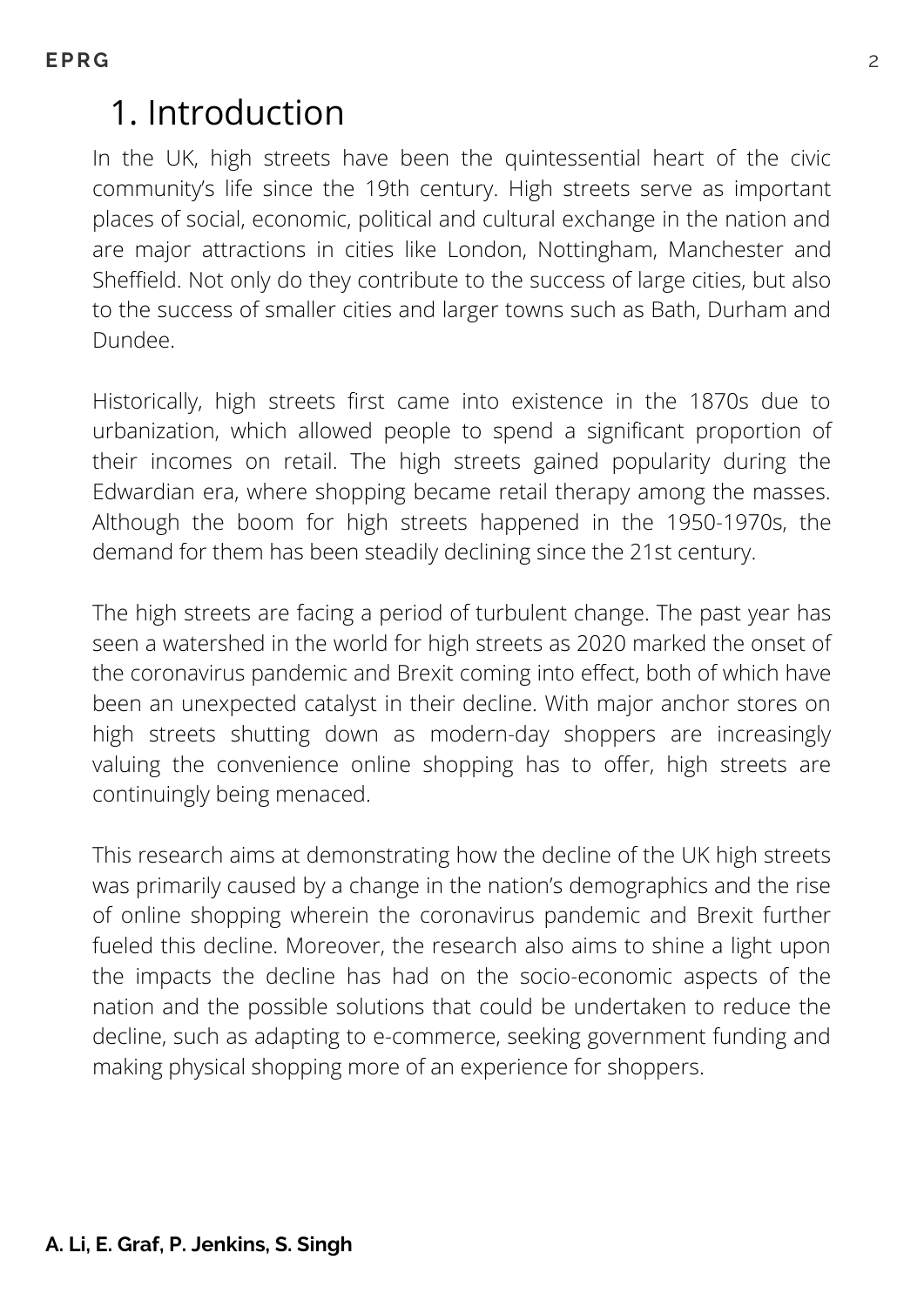### 2. Causes

### 2.1. 2008 Financial Crisis

After the 2008 financial crisis, the UK experienced the most severe recession since the 1950s. Unemployment rate continued to rise sharply, up to 7.9% at the end of 2009, and it took the UK five years to recover to pre-crisis GDP levels.(ONS, 2018) This recession brought job uncertainty through the increase in unemployment. Due to more uncertainty financial frictions grew and people started to save a larger proportion of their income. This means that the total consumption in the economy fell, meaning that AD will fall. This again then leads to lower revenue for high street stores as the population spends less money. Especially demand for non-essential goods will fall as people will save more during the crisis and only buy goods that are essential for . Since the high-street mainly consists of stores that sell goods that are non-essential this trend affected the highstreet stores a lot. (Office for National Statistics, 2021)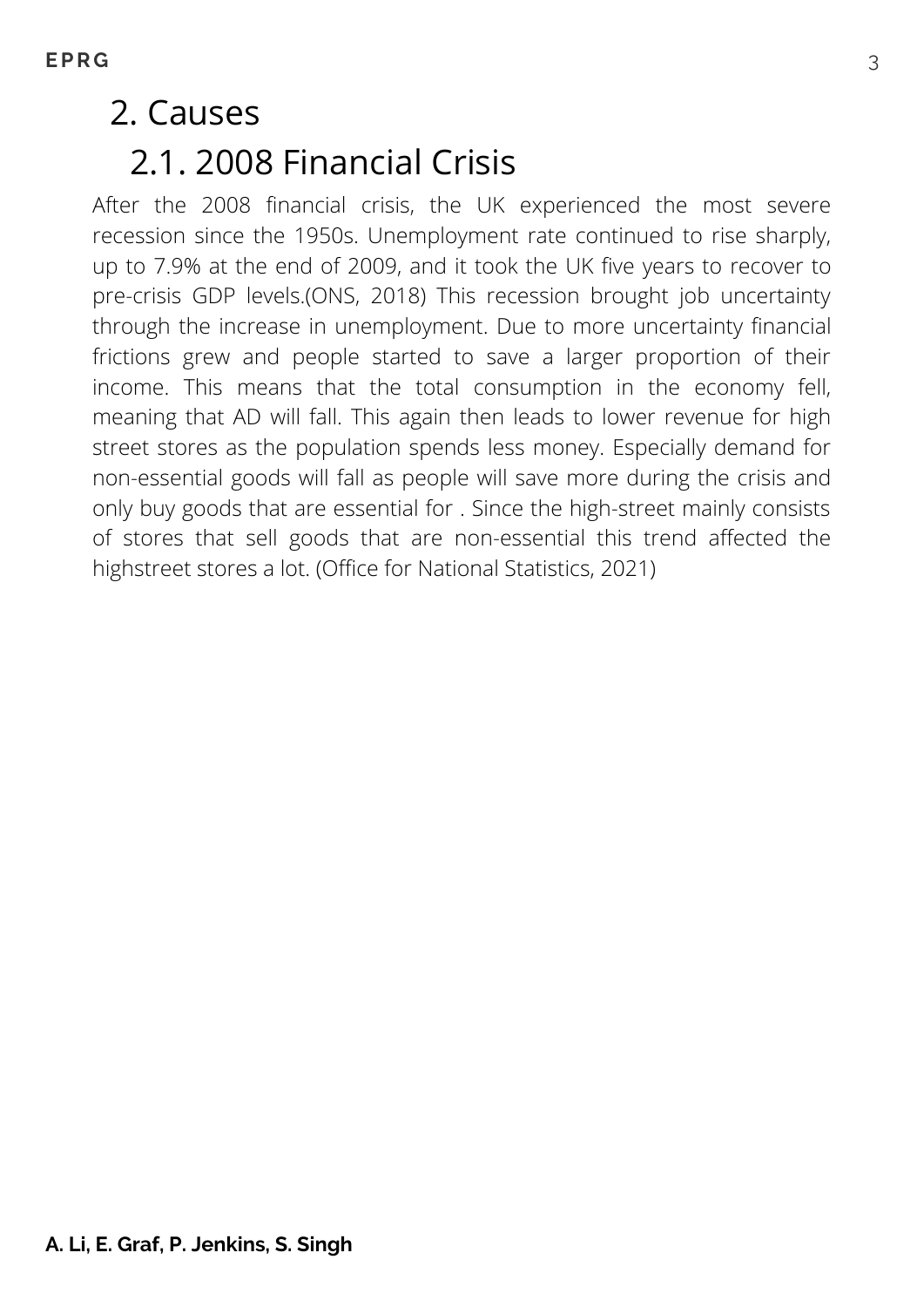### 2.2. Rise of out of town shopping

The limitations of high streets, including lack of parking space and high rent encouraged the development of out of town shopping centres and open air retail parks. The shopping experience at these shopping centres and shopping parks becomes more enjoyable. One of the main reasons for this is the abundant parking space making the process of getting close to the stores much easier. In addition these shopping centres and parks have purposely built shopping areas that include leisure facilities such as cinemas, which makes the shopping experience more enjoyable. In addition these leisure facilities draw in more customers as people might visit for the leisure facilities and then be drawn into the shops.

Another advantage to the out of town shopping centres is that high street became hard to access as the traffic in the cities worsened as more people moved into the cities and the general population could afford cars. This meant that the out of town/city shopping centres became much more convenient than the UK highstreet. The main reason for this is that all the stores will be collected in one small space and therefore it is much easier to shop at several stores. Also the design means that there is almost never a large distance between the shops and the parking spaces, meaning that shopping at several stores becomes much easier. The shopping park/centres further had the advantage that the rent is much lower. Because rent is lower, generally stores in shopping centres and shopping parks are bigger, especially in shopping parks. Since the space is bigger, more products can be stored and therefore more variety can be offered. This would then again make the out-of-town shopping centres/parks more convenient. This increases the profit margins of the businesses. This further fuelled the movement of the highstreet from the city/town centres to large shopping centres/parks outside the cities/towns. (propertyfundsworld, 2021)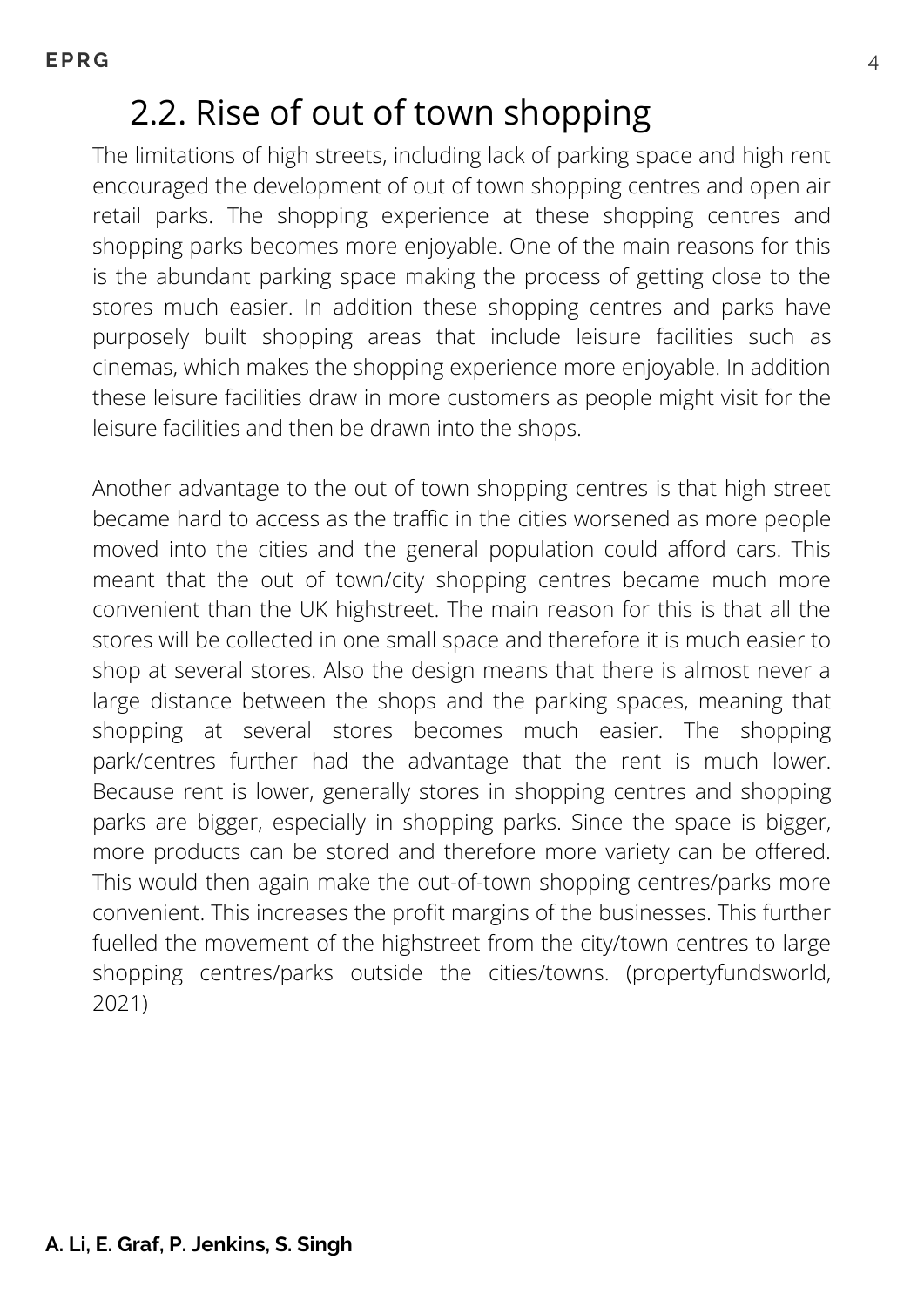### 2.3. Rise of E-commerce

In 1971, MIT and Stanford students organised a first online commercial purchase (it involved marijuana) (M. Grothause, 2015). However, for most people the first internet-based transaction only took place in 1994, when Dan Kohn, a 21 years old entrepreneur, sold a "CD of Sting's 'Ten Summoner's Tales' to a friend in Philadelphia" through his newly created website NetMarket (M. Fessenden, 2015). The importance of new electronic technologies and the proportion of e-commerce continuously rose throughout the years since then. (see figure below)

UK E-Commerce Sales £150G £1250 £1000 £750 £50G £25G £0 1995 2002 1996 1997 1998 1999 2000 2001 2003 2004 2005 2006 2007 2008 2009 2010 2011 2012 2013 2014 2015 2016

From £114.75 billion in 2015 it increased by 16% to £133.00 billion in 2016.

Figure: UK E-commerce Sales from 1995 to 2016 (in £) Source: IMRG Capgemini eRetail Sales Index. Local currency (£) used not US\$.

The slow growth of e-commerce shopping can be explained by the appreciated advantages presented by this type of consumption. A survey conducted over 3 years (2018 to 2020) analysed motivation for online purchases from the consumer's point of view. This study (results in figure 2) shows that predominantly cited motivations were competitiveness price as well as the abundance of choices available. These can be indeed explained by the simplicity of product comparison and the high number of brands accessible on the internet. The convenience (by removing the travelling time into stores for example) are key factors in the shift of consumers' shopping habits.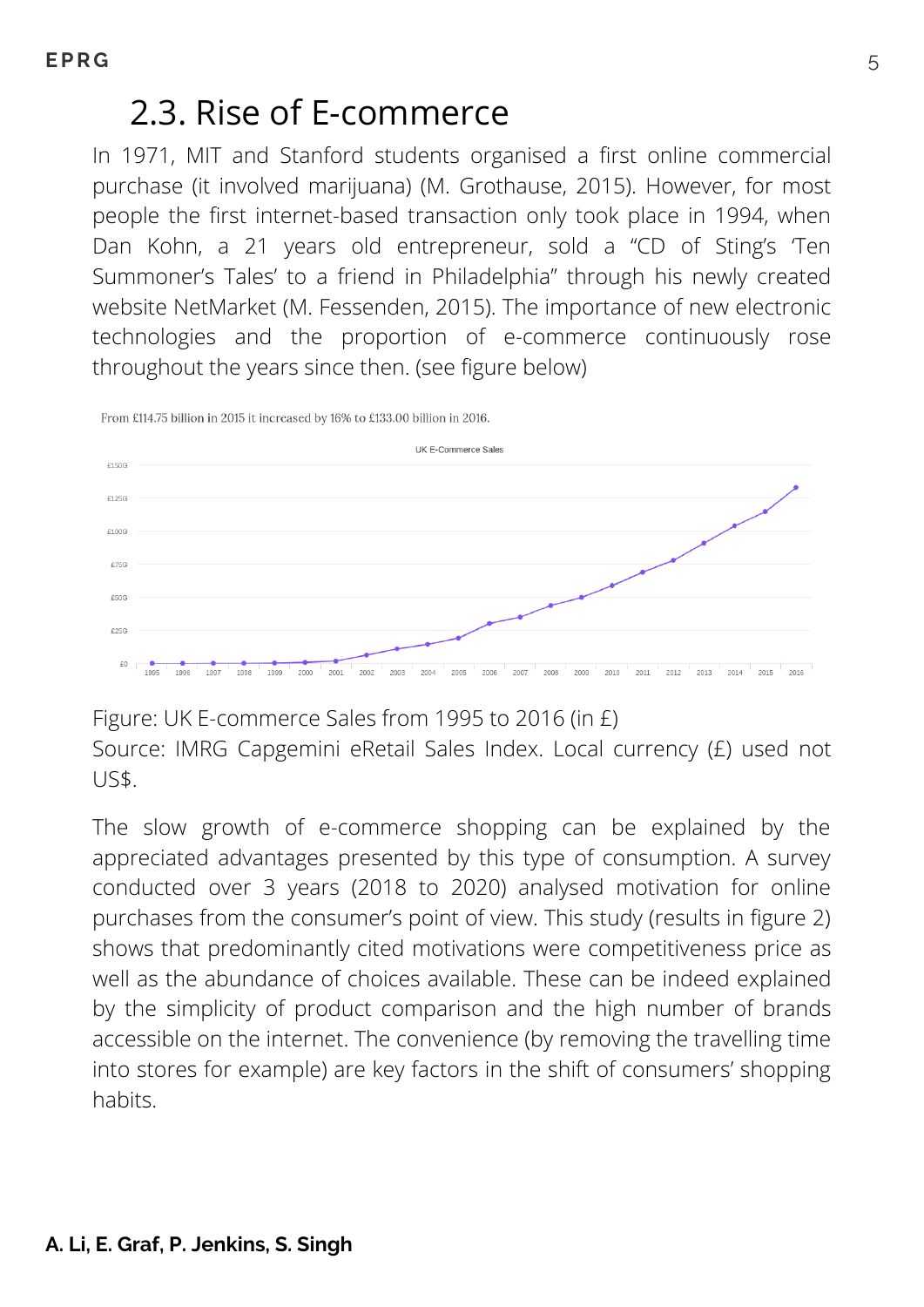

Figure: Consumer reasons for shopping online UK 2018-2020 Source: D. Tighe, Statista, February 2021

To complement our analysis, we conducted a survey to study people's shopping habits. We have discovered that 77.8% of our respondents prefer in person over online shopping. An important point to note, is that a vast majority of the interviewees are students (situated in St Andrews, Scotland).

Actually, consumers are still reluctant about the implementation of these new technologies in their shopping habits. One of the main reasons is the difficulty to assess the product's actual quality before their purchase. However, e-commerce businesses have been able to find a solution to these problems by offering free shipping and free return to their customers in case of low satisfaction, or not fitting products according to their expectation and needs. Other solutions are constantly being offered to consumers to reduce the gap between in store and remote purchases. Perpetual innovations, such as augmented reality which allows to try virtually the product directly in the desired environment, have enhanced the customer service online.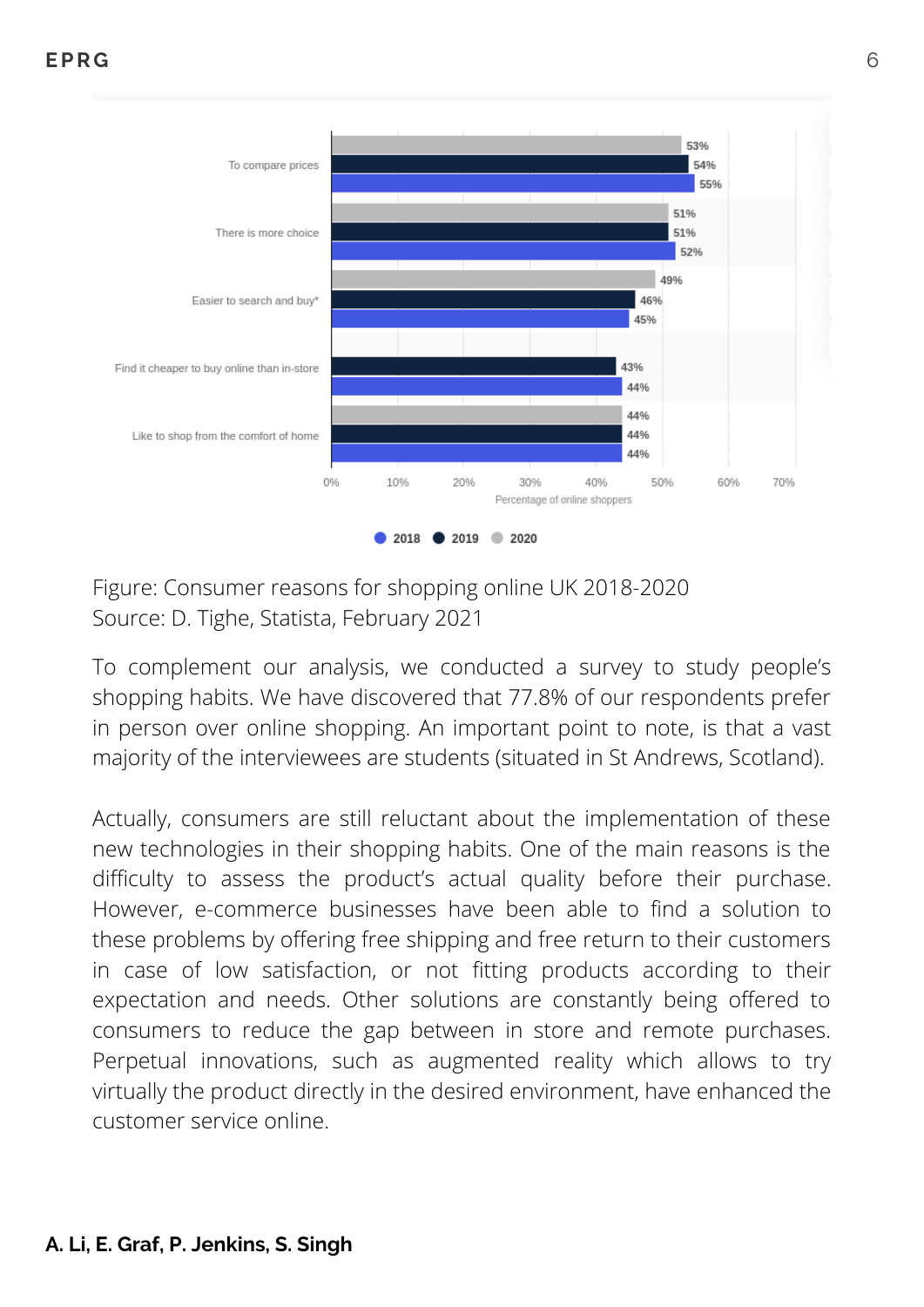Furthermore, the coronavirus breakdown has resulted in an increase in online sales during the last year. Since March 2020, multiple lockdowns have been put in place to slow the spread of the virus, and forced non essential stores to shut down. This has given the opportunity to online retail to expand their number of shoppers rapidelly. As stated by Dominik Ritcher, CEO of HelloFresh: "the pandemic has accelerated a 'profound change in behaviour' that he expected to last well beyond the end of any virus-related restrictions." (Financial Times, 2020).

If consumers mostly purchased non-essential goods online, this trend seems to be changing since the start covid. For example, online food sales have seen an exponential growth at the start of 2020. The figure published by D. Coppola (Statista, 2021) shows a clear change in shopping habits through the increase in monthly internet food sales in the UK. Even though the number fell slightly during the summer 2020, it is unlikely that this type of essential good will go back to the same pre-pandemic level. The emergence of popularity for online groceries has had consequences and weakened in person grocery sales.



Figure: Internet food sales value trend monthly in the United Kingdom (UK) 2017-2021

Source: D. Coppola, Statista, May 2021

#### **A. Li, E. Graf, P. Jenkins, S. Singh**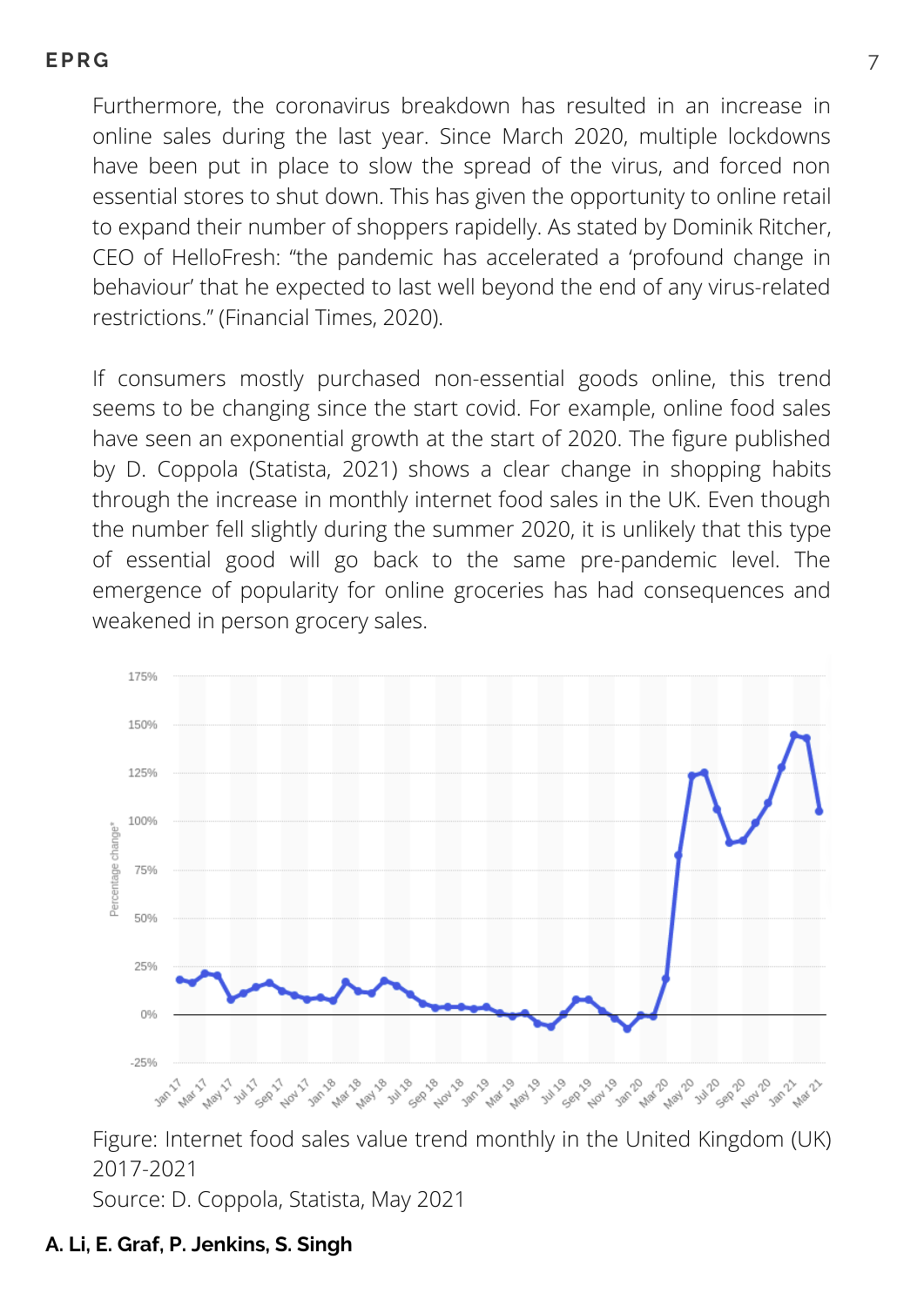Parallely to this increase in demand for essential goods on the web, it is possible to observe changes in shopping habits towards e-commerce. A study made by D. Tighe (Statista, 2021) shows the changes in online sales between March 2020 and February 2021. As shown in the graph below online consumers have intensified the amount of e-commerce transactions throughout the analyzed period.



Figure: Changes in online buying among UK consumers since COVID-19 2020-2021

Source: D. Tighe, Statista, May 2021

The competitiveness of e-commerce's rise will probably continue to grow; studies show how shopping habits evolved during the pandemic (between May and August 2020) as well as consumers' positive prediction on their future purchases (eMarketer.com, 2020) among online shoppers online during the 6 past months. In fact, the figure below shows that a higher number of online shoppers responded positively to more digital shopping (42% in May and 55% in August), a lower number of people predict to have unchanged online shopping habits (52% in May and 43% in August) or predict to shop more in store (6% in May and 3% in August).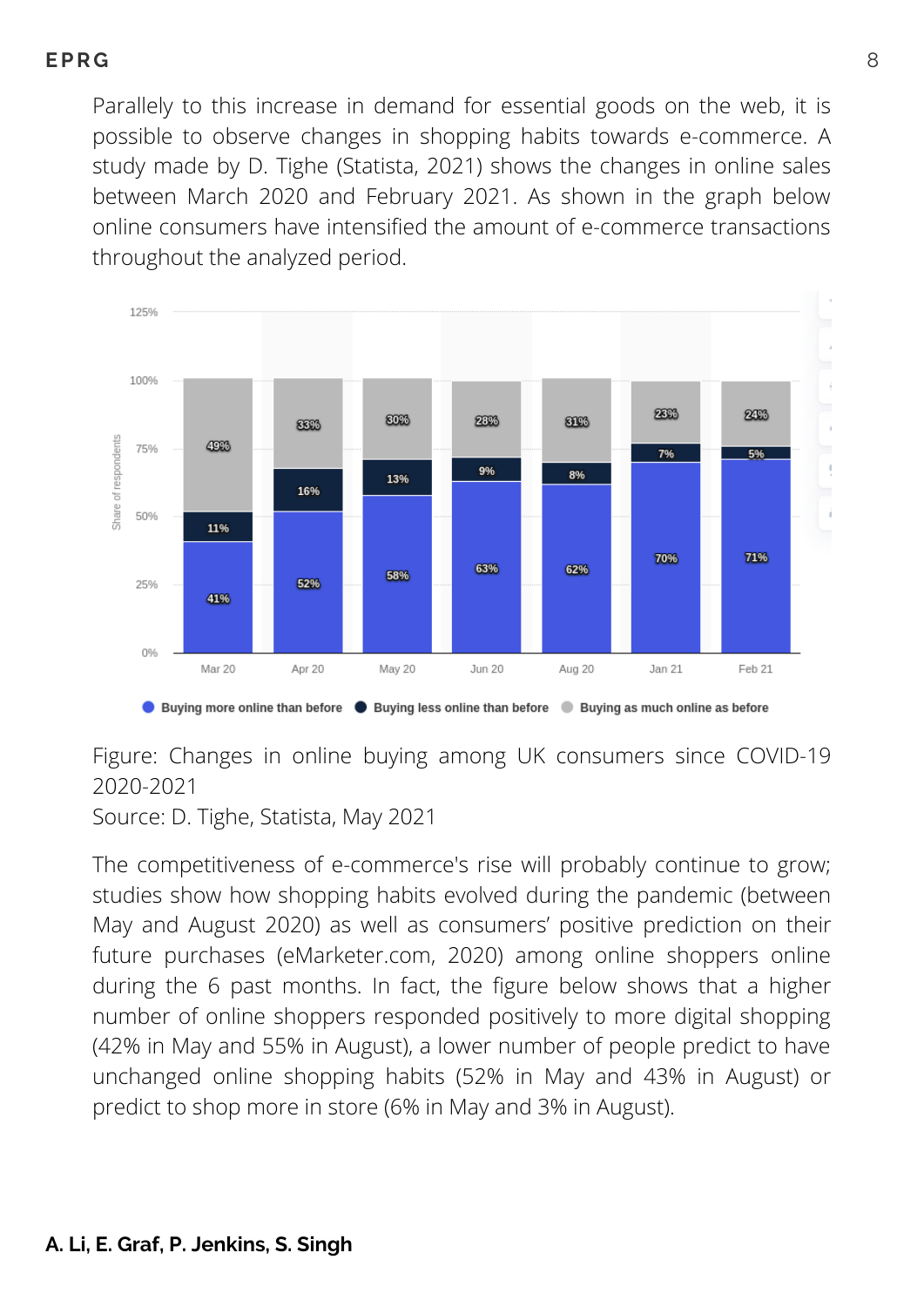#### How Do UK Digital Buyers Predict that the **Coronavirus Pandemic Will Affect Their Future Purchasing Habits?**

% of respondents, May 2020 & Aug 2020



Note: ages 18+ who have bought items digitally in the past 6 months; vs. before the pandemic; numbers may not add up to 100% due to rounding Source: ChannelAdvisor, "Life After Lockdown Part II: UK Consumer Attitudes to Shopping & The Christmas Holiday Season" in collaboration with Dynata, Sep 17, 2020

#### 259457

www.eMarketer.com

Figure: How do UK Digital Buyers predict that the Coronavirus Pandemic will affect their future purchasing habits? (in May 2020 and August 2020) Source: eMarketer.com

These compound effects have changed the economic necessity of high street shopping and thus changed the culture of British towns.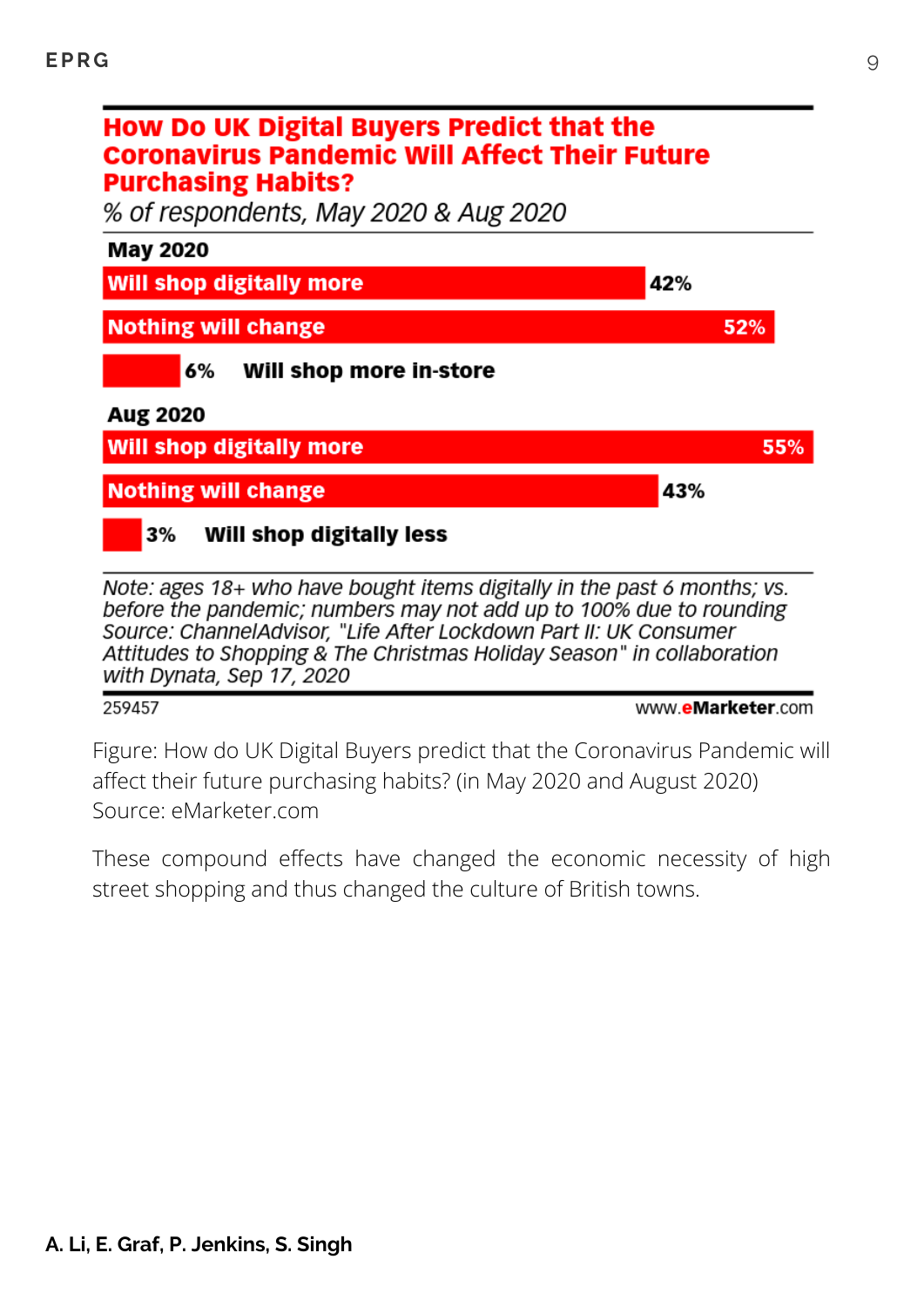# 3. Impact 3.1. Economic

The retail sector has been facing a crisis for a few years which has had a negative impact on the British economy. The changes occurring in the high streets is only a symptom of the retail industry's structural change with an increasing number of chain retailers introduced in the market. (Retail Think Tank, 2015) This phenomenon shapes the evolution of consumers' shopping habits and needs by driving them towards these large companies located in primary cities and pulling them away from smaller companies. This operates as a vicious circle: on one hand, more consumers are looking for international brands resulting in the closure of local companies and on the other hand, having fewer shops decreases the choice of products for consumers which deteriorates shopper's experience and enjoyment. This situation has changed the utility of shopping that has now become more of a necessity than enjoyment. The elderly are the most affected group on a daily basis by this structural change as they are forced to change life long habits and adapt to the new situation.

Retailers situated on less visited high streets are facing critical economic consequences due to the rise of e-commerce, the fall in consumer confidence, the excess of physical space as well as the pandemic since March 2020. This has resulted in a significant increase in the unemployment rate in the retail sector. The graph published by the Financial Times, illustrates how the number of positions in this sector is decreasing dramatically when compared to the gradually decreasing jobs in the manufacturing industry in the past years. The "Retail [sector] is the UK's biggest private sector employer, with more than 3m workers" however it has been observed that "57 000 jobs were lost in the year [2019] to June" (Financial Times, 2019).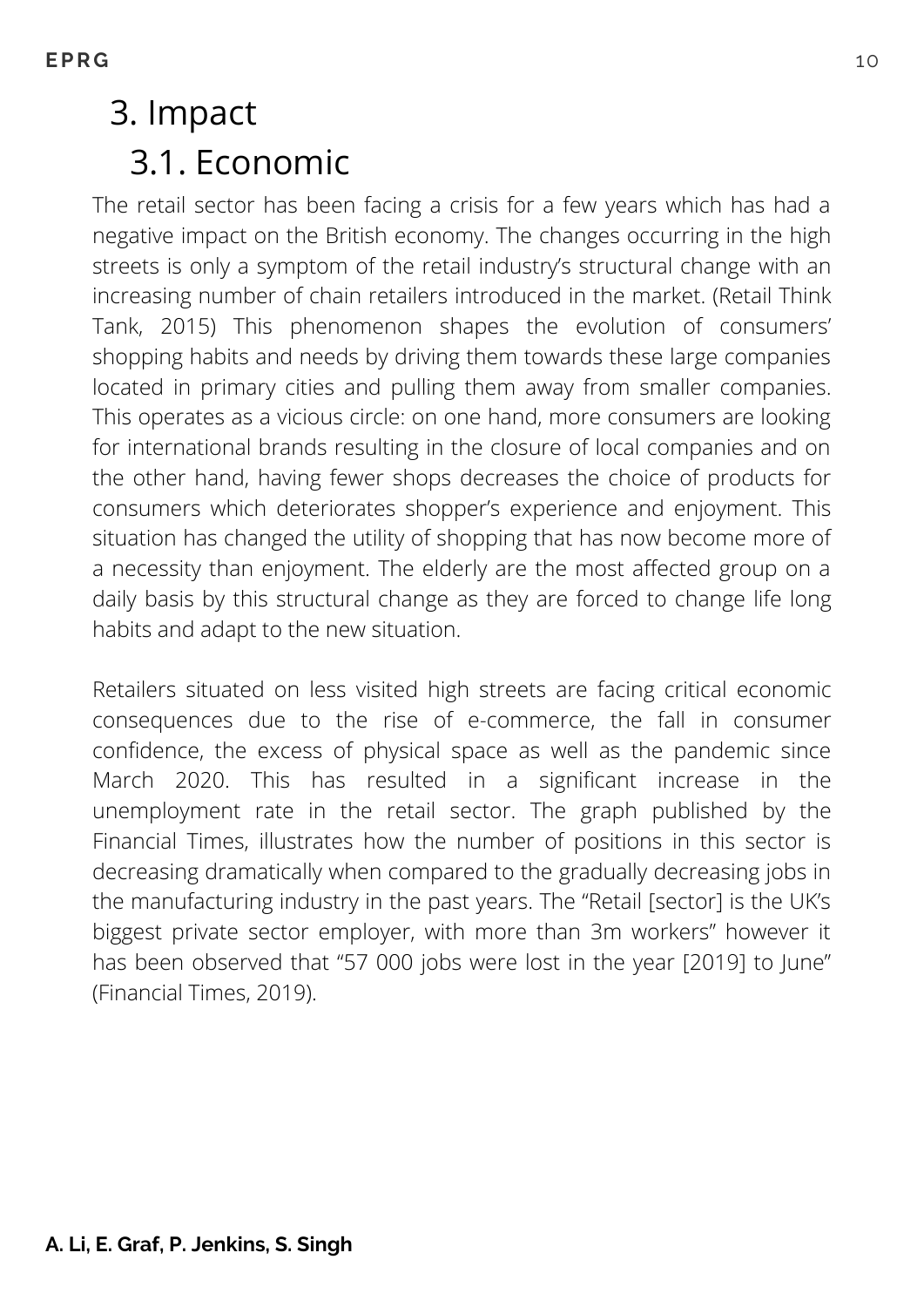The economic consequences are not only perceived by the companies themselves or their shareholders but also by their employees. Studies show that in Northern England, women are especially hit by the crisis in the high streets as, "women make up almost three-quarters of the loss of 108,000 retails jobs over the last seven years, while 49 00 warehouses roles created have mostly gone to men" This highlights the gender inequality experienced by the sector since the economic consequences are "not being felt evenly" between men and women. (Independent, 2019).

The decline in British high streets has had a serious impact on society in terms of equality, diversity and inclusion as, "half of retail employees were low-paid, two thirds were female". (Financial Times, 2019) This displays the current situation of the retail industry that has resided for several years in the heart of the british communities, the foundation of Britain's modern society.



Figure: Number of Jobs based on the first Quarter in 2016 (corresponding to 100 jobs)

Source: The Financial Times, from ONS

#### **A. Li, E. Graf, P. Jenkins, S. Singh**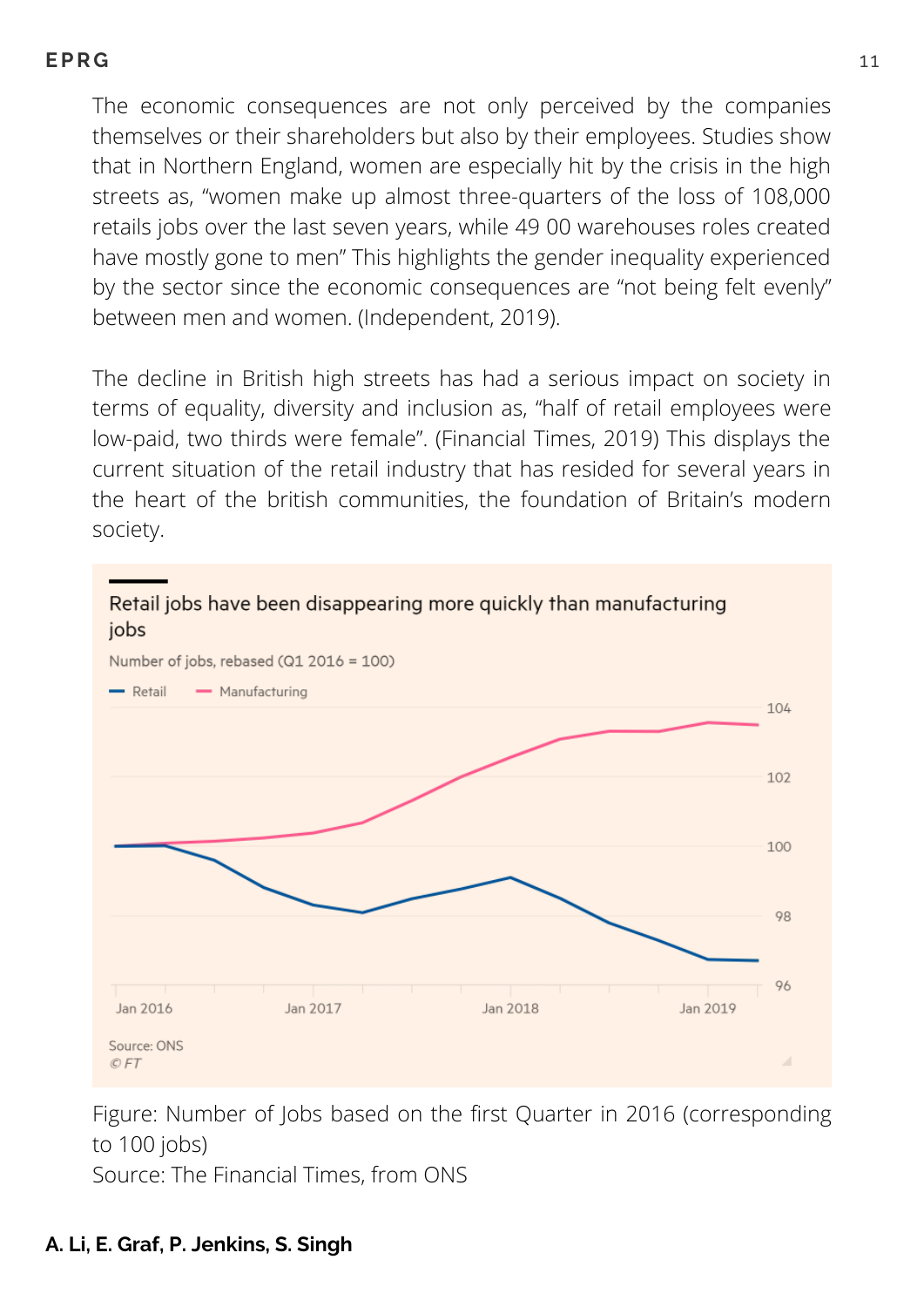"While the retail workforce in London grew by 16-percent between 2011 and 2018, the North East and East Midlands have both suffered an 11 percent drop" (Independent, 2019). The fact that retailers are leaving these less frequented areas does not solely impact the quality of environment in the surrounding communities in those regions as vacant stores reduce the income from selling or renting properties to owners or landlords. (RetailThinkTank, 2015).

In recent years there have been calls to 'delondonize' the economy, as that is where most of the jobs are, which has detracted from the rest of the country. The decline of highstreets accentuates this as high streets were focal points for tourists. For a successfully dynamic country-wide economy, small cities must be able to attract visitors and business.

Local authorities are financially hit by the increasing emptiness in town centers and now have to face the "loss of income from [these] vacant shops" but also the other benefits brought by visitors and local inhabitants enjoy services sold by other service companies as for instance the catering service. (RetailThinkTank, 2015) Instead, "unsafe or 'no-go' areas" (RetailThinkTank,2015) are created and contribute negatively into the surrounding communities' lifes.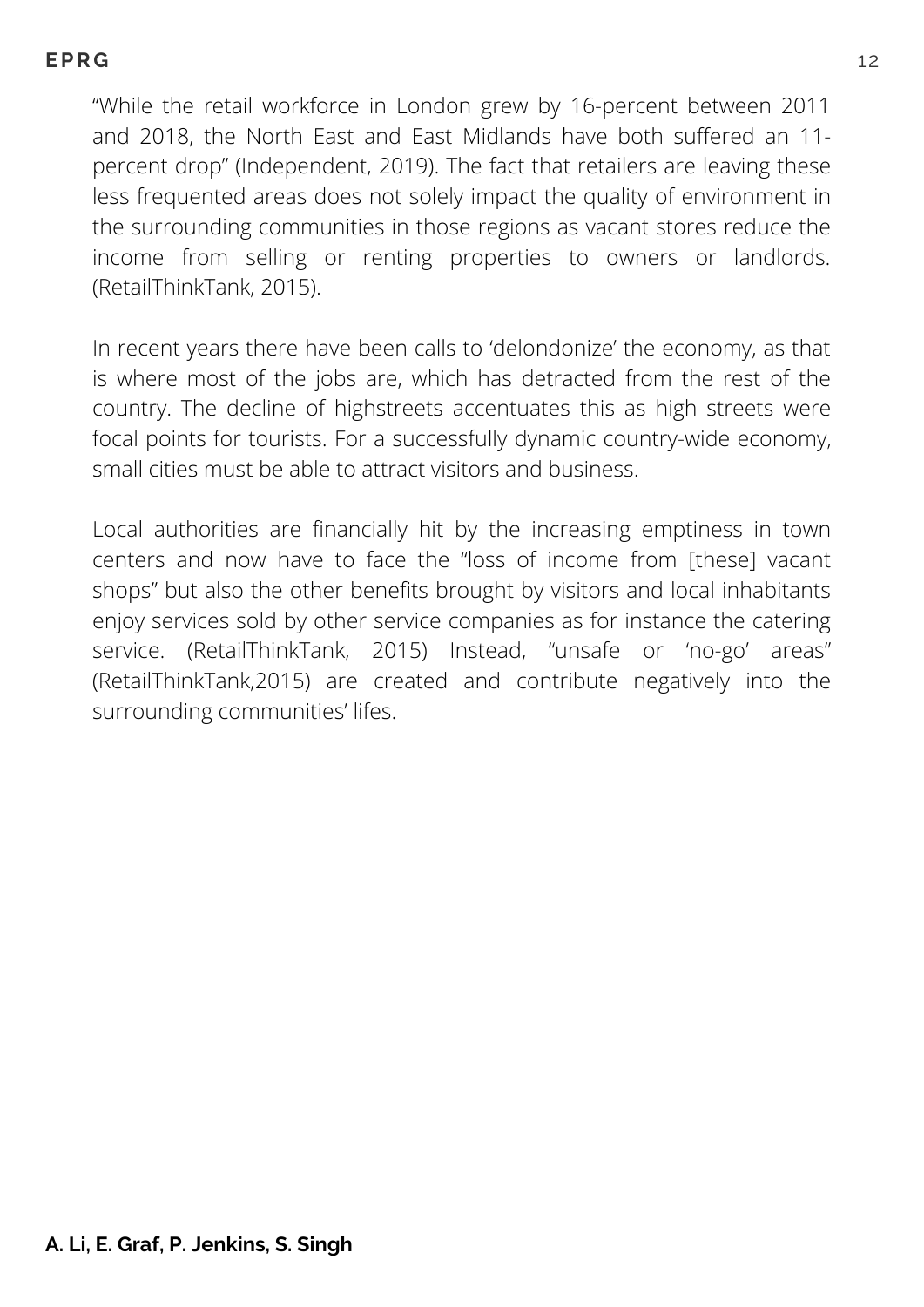# 3.2. Social and Cultural impact

High streets are the epicentres of the UK's retail sector which serve as places of social interaction that are extremely important to its success. High streets are not only places of political and economic transactional exchange but also places that promote cultural and ethnic diversity in major towns and cities. However, in recent times their decline has diminished this very sense of community and caused negative socio-cultural impacts.

The absence of stores selling fresh and affordable produce have led to the creation of food deserts with the most basic range of produce in cities and towns. The impact of food deserts are strongly felt among the eldelry and those with children in less affluent neighbourhoods, who are now suffering with health problems due to the wide availability of fast-food chains that have rapidly filled the void caused by the absence of shops.

A few towns have even lost their local Tesco Metro which offers a cheap range of products. This has caused marginalised groups, the elderly more specifically, the inconvenience of using public transport to carry out their grocery shopping. A study conducted by the Mayor of London found that 45% of the respondents used the high street for non-retail related purposes, which signifies that Londoners value the social exchanges that high streets offer, which is especially important for the vulnerable eldery. (Mayor of London) Moreover, in the recent years the high street's decline has also made the heart of the community "unwelcoming". The elderly deeply value the convenience the high streets have to offer, over the variety of retail options. Britain's high streets are now eroding as community cohesion increases. Maintaining community cohesion is extremely important as with the rise of social media, people are spending more time isolated, and less time in outdoor recreational activities.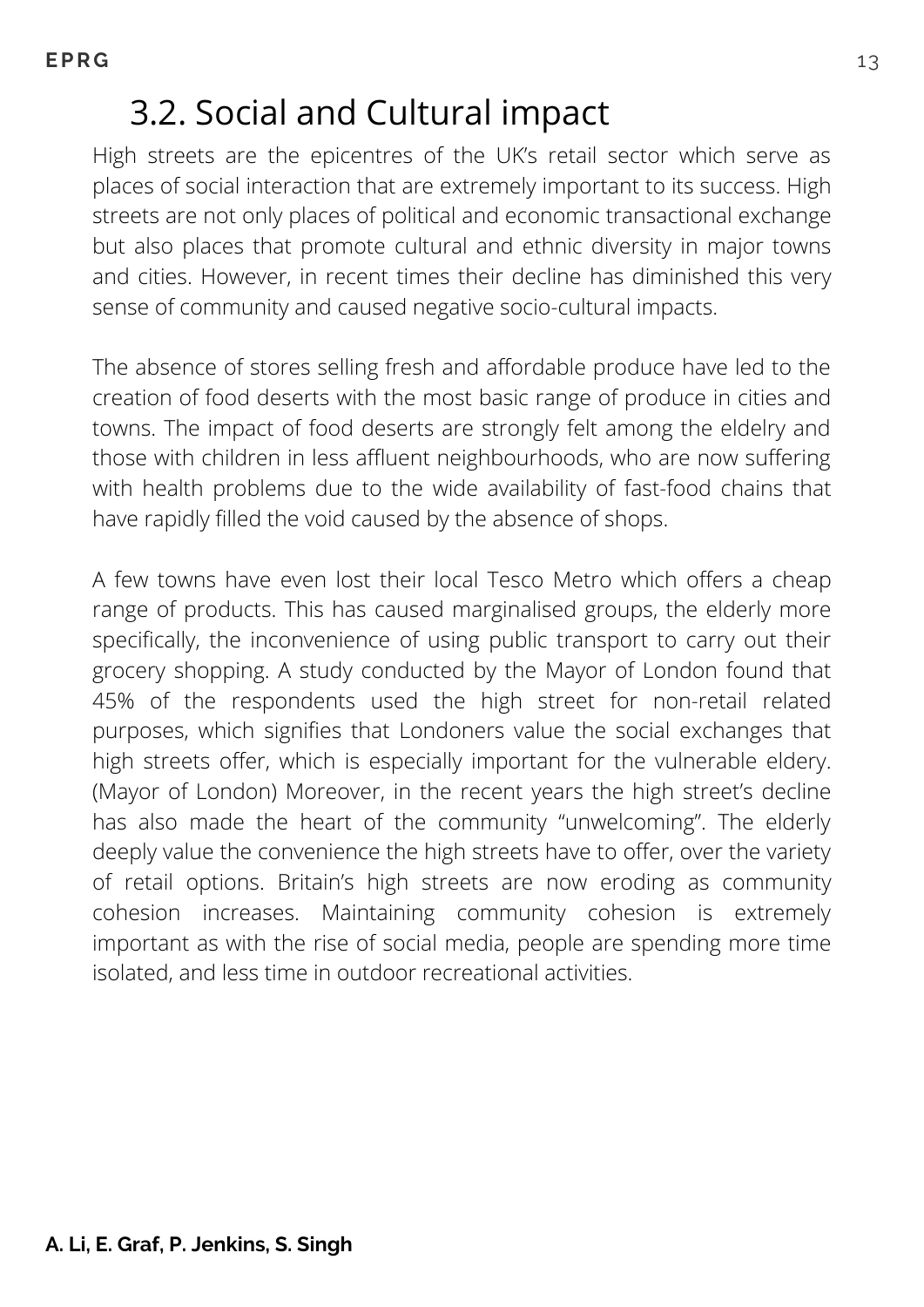A study conducted by the local government of London asked respondents what they consider is the best aspect of the high street:





**Lower Clapton**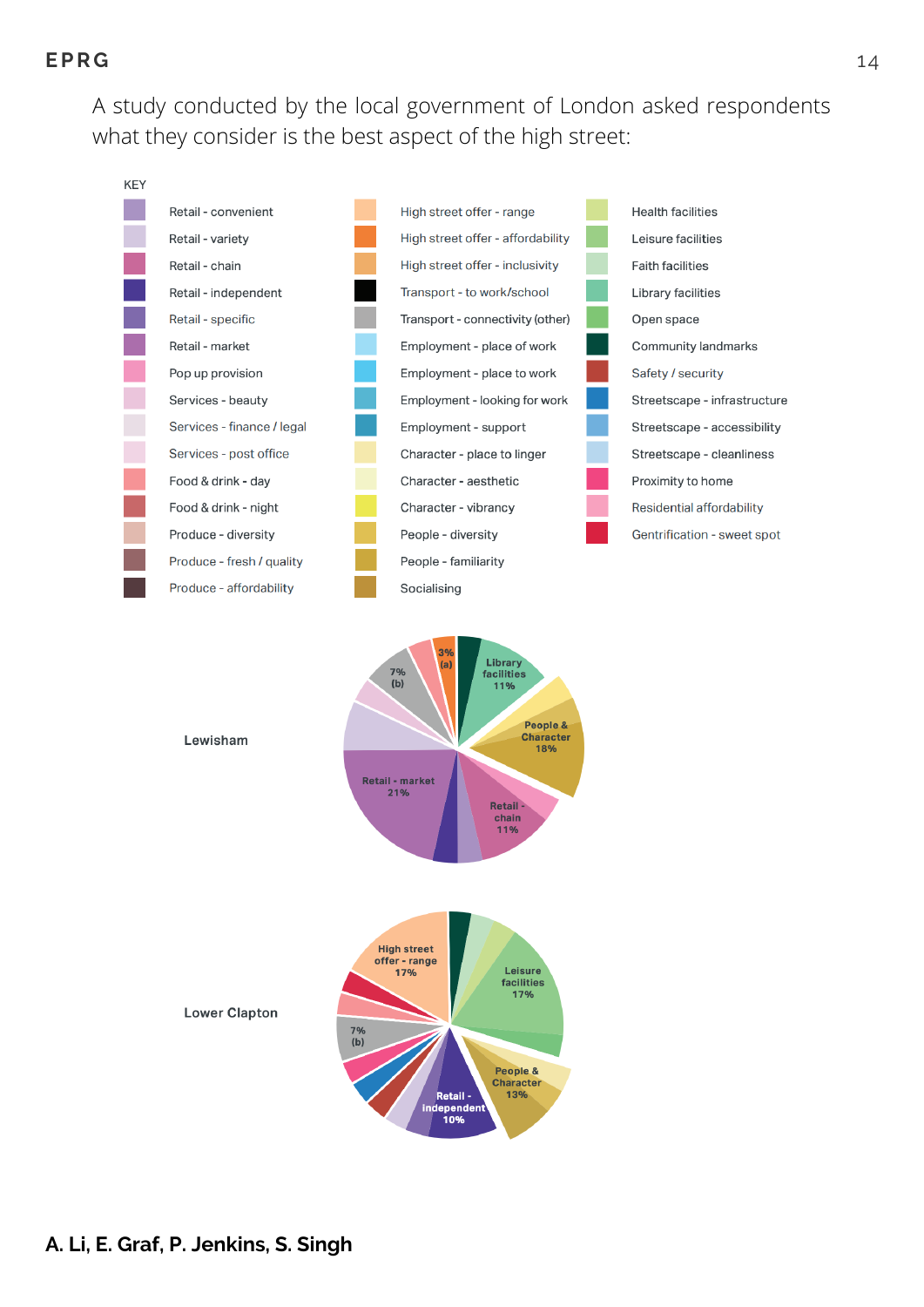The study highlighted that respondents valued the non-retail and nonphysical features of the high street such as the social-cultural effects they bring. Besides retail, recreational facilities and libraries were amongst the most valued places meant for socialising and networking among teenagers and the youth. This change has killed the job opportunities that high streets offer to the youth and an estimated 50% of high street visitors are unemployed across the nation and 27% across London.

High streets are places that promote cultural diversity and mutual cordiality, for instance, ethnic food joints offer a high value of importance to the high streets, and the speedy decline in them has lowered the ethnic diversity levels in towns and cities across the nation. Not only do they provide local opportunities but are also places for global social exchanges to take place and it is estimated that over 75% of high street users value the cultural aspect of it the most. While the primary function of high streets is transactional exchange, these are key aspects of civic life; they are everyday spaces of diversity which allow people from all over the world, including immigrants and tourists to coexist within a city. (Hall, King & Finley, 2016) Thus exemplifying that a decline in highstreets disproportionately harms marginalized communities.

The decline has deeply endangered the sense of community that high streets have to offer in towns and cities across the UK. High streets contribute to the social interactions of the most marginalised people of the society such as jobseekers, immigrants, the young and the elderly, and the closure of high streets poses a great socio-cultural impact on the nation.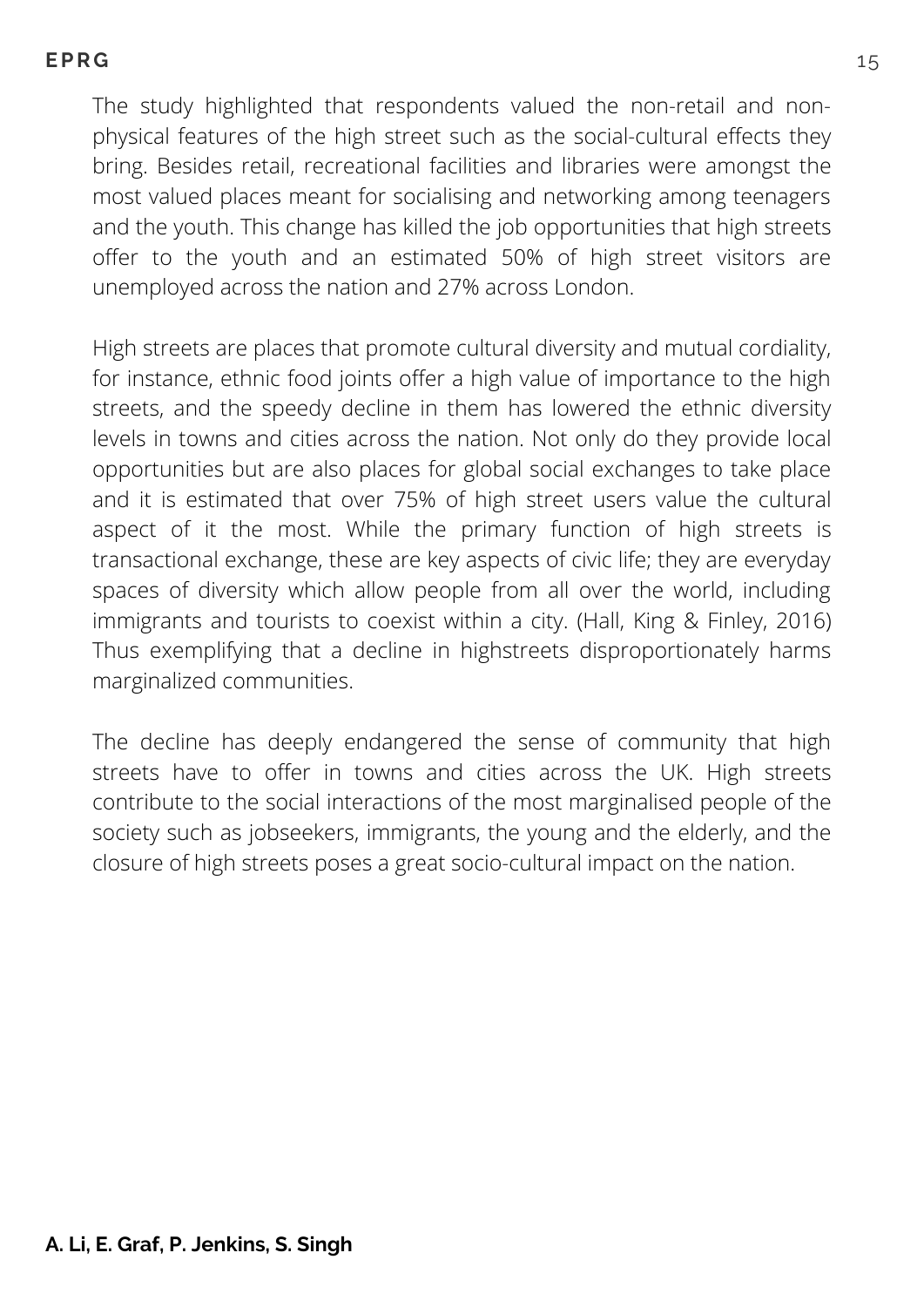# 3.3. Technological and Coronavirus

While the high streets' decline has negative socio-cultural effects on the community, it brought positive effects for some retailers and consumers. The shift from physical high streets to online high streets was already underway and the COVID-19 pandemic accelerated the need for rapid growth in e-commerce.

This online revolution has enhanced the retail sector drastically but has caused the decline of high streets as the need for online shopping. High street retailers have been forced to switch to online systems due to high capital costs from rent and staff, and low consumer demand for physical stores. For example, due to the coronavirus pandemic, Marks and Spencer started their home delivery service, which they previously did not have before March 2020. The digital revolution gave rise to online high streets which since the pandemic has been thriving. Post pandemic, it is likely that our shopping habits will permanently change even as lockdown measures ease out and life goes back to normal, as many of us are now valuing the convenience online shopping brings as opposed to the high streets. A record number of older people have also switched to online shopping during the pandemic, who previously might have been hesitant towards new technologies.

Brands like Primark made headlines in early 2020 for losing millions of customers during the first few months of the lockdown due to their absent online presence. However, as lockdown measures eased out mid 2020, consumer demands grew. Although Primark was able to survive the effects of the pandemic, other brands may be unable to do so and to keep up with the consumer demand, retailers will have to establish their digital and physical high street presence. Moreover, high business rates and declining incomes means a rising number of UK consumers are choosing to spend their incomes on experience rather than material goods. This presents an adapted business model for the high street.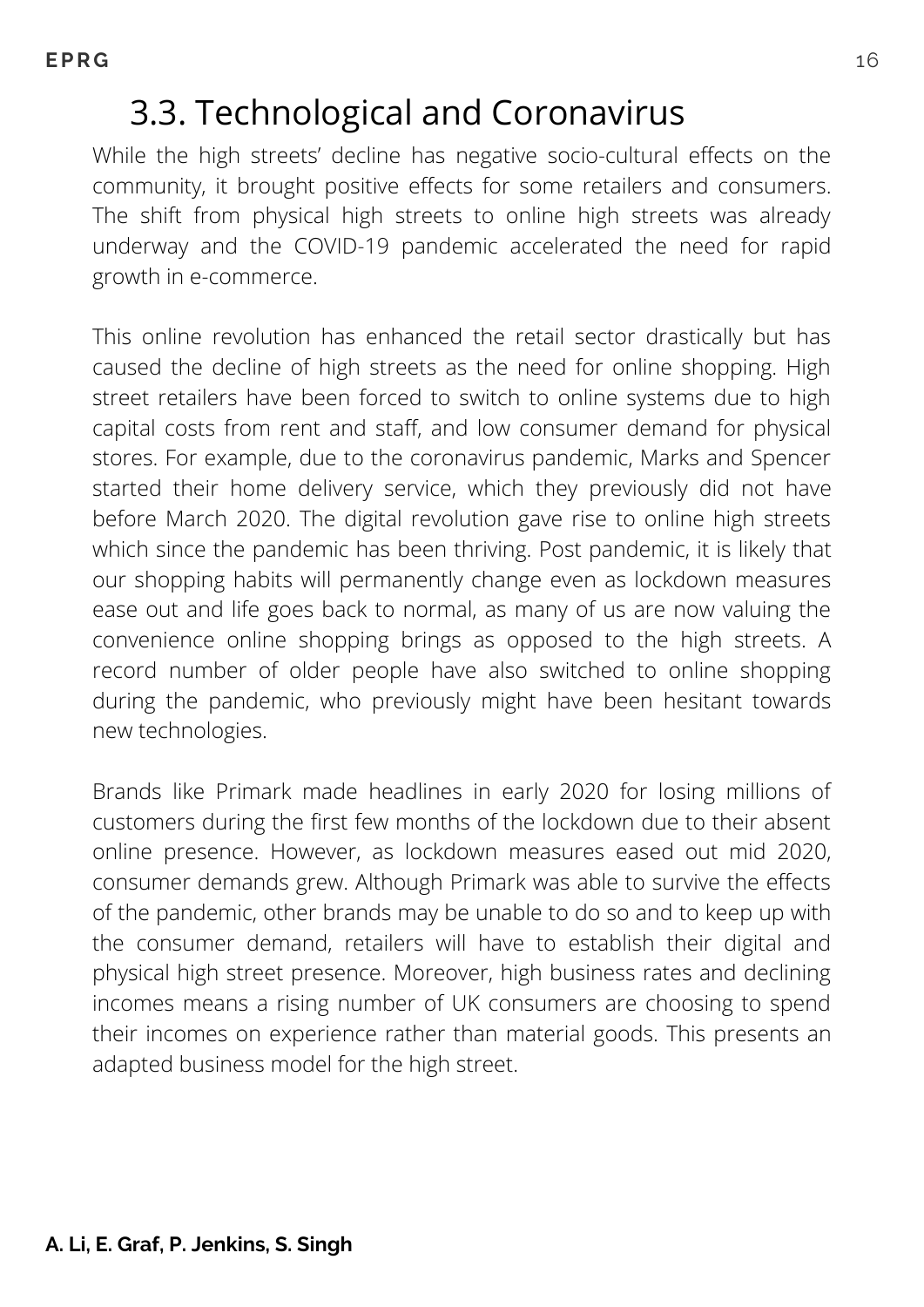The British high streets have weathered various changes in society, economic cycles, development and technological growth. However, the pandemic along with the rise of e-commerce is proving to be the nail on the coffin for UK high street retailers. According to the Digital High Street Report 2020, in the next five years, technology will redefine consumer and retailer interactions, which is an important aspect of the high street community.

It is reported that over 200 of Britain's high streets risk serious closure of major anchor stores such as Toys R Us, Debenhams, Marks & Spencer, Fraser and Mothercare and much of the decline of the high street falls at the feet of technology. This is the transformational impact that technology is having on consumers and businesses and on high streets, towns and city centres. Consumers now have the convenience of shopping online instead of physical shopping. Although the older generations prefer physical shopping, online shopping is widely popular among the younger generations.

Online shopping has brought convenience for people living in smaller towns and cities which are less mobile in terms of transportation. While the pandemic served as a catalyst to the digital change, Brexit was also one of the factors that impacted this change.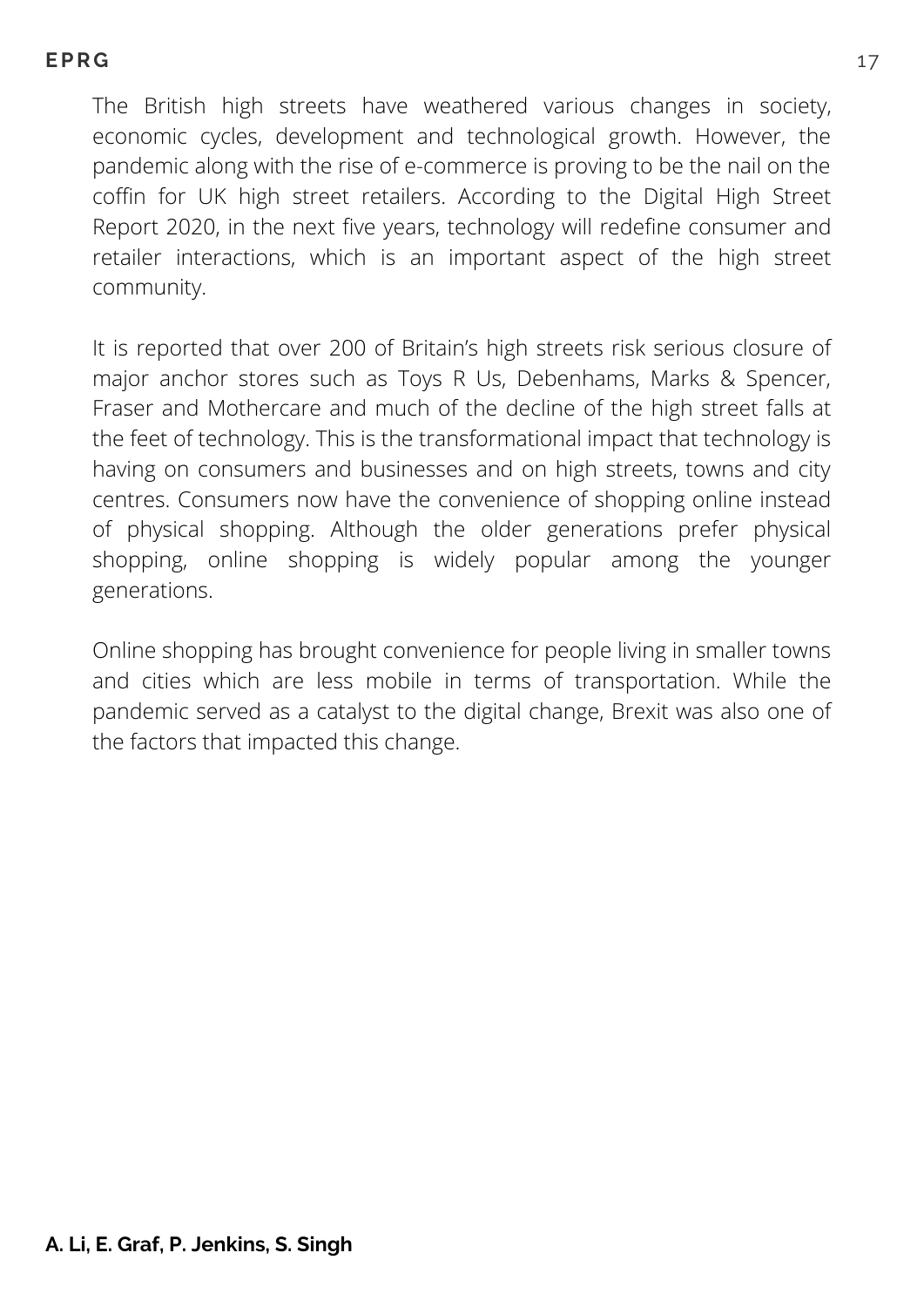### 3.4. Brexit

The UK economy performed well even after the Brexit referendum since 2016 and according to a report by The Guardian, the economy has seen its lowest rate of unemployment in 40 years. However, Brexit has changed consumer confidence and the way customers shop on British high streets.

Brexit has directly impacted consumer confidence as, according to The Wall Street Journal, low consumer confidence has decreased current spending on non-household items by 4%. Prior to Brexit, the UK economy was experiencing improved labor market prospects. However, after Brexit a significant decrease in consumer spending led to reduced sales for the high streets. It has shifted consumer behavior as declining incomes and lowered job security are causing shoppers to cut back on their spending habits. Brexit poses a major challenge on high street retailers' future.

According to a report by Drapers, Brexit was at the top of shoppers' worries post-Brexit as around 48% of shoppers expressed their concerns over the matter. During the referendum period, it was expected that consumer spending will further decline after the UK has left the EU and this prediction has turned true. Big retailers are the most hard hit by Brexit cutbacks in consumer spending. A report by The Independent suggests that prices are expected to increase to over 64% due to the rising import prices, and more than 50% of high street shops are expected to close. Anchor stores like Marks & Spencer, Toys R Us and House of Fraser are closing across UK high streets.

Brexit has imposed enormous costs on UK high streets that have led to reduced incomes and less economic activity as consumers are reluctant to splurge on high streets due to the lack of consumer confidence. Overall, these cutbacks in spending and changed consumer behavior have had a disrupting effect on high street retailers and pose a major threat to its future.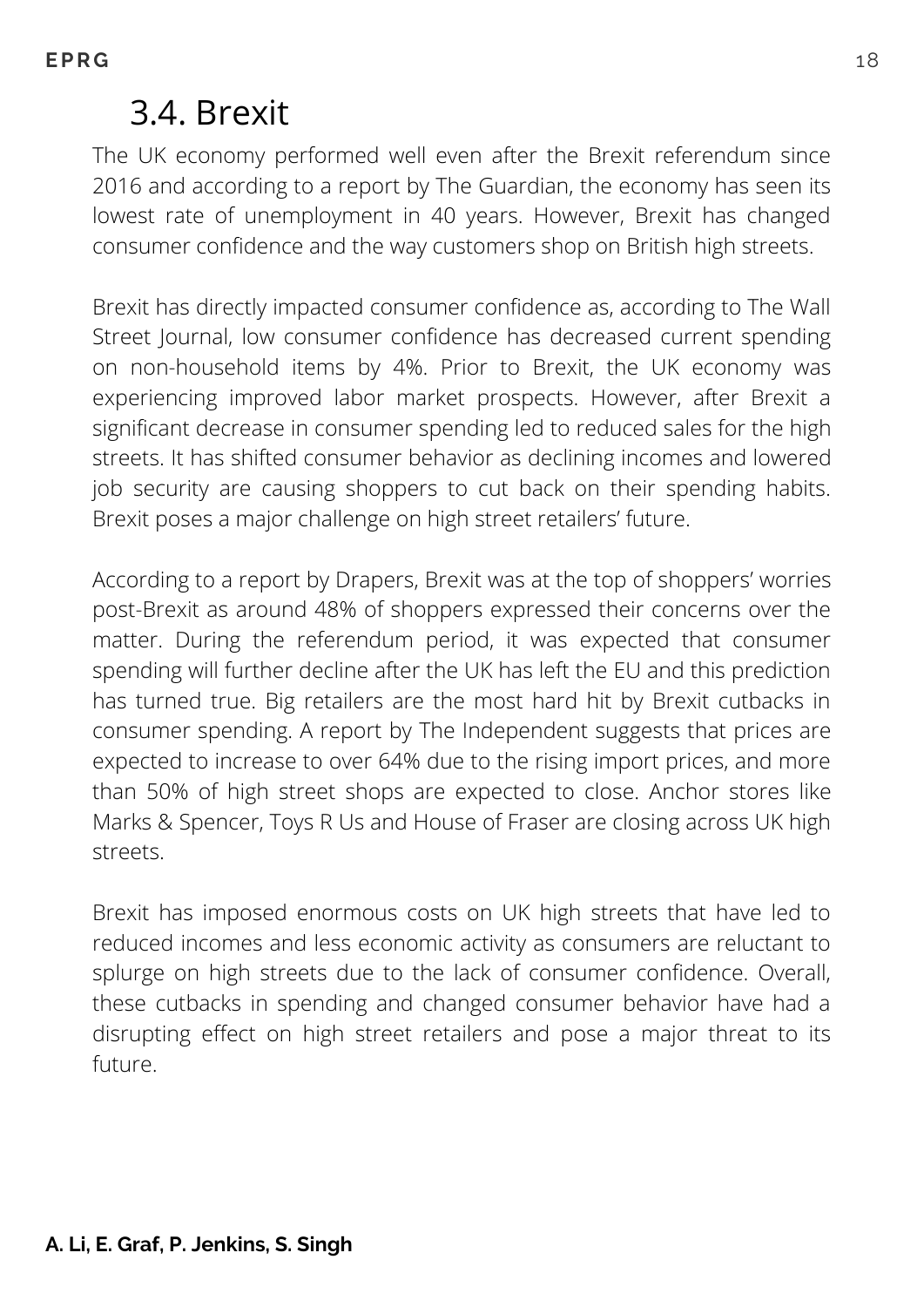# 4. Solutions 4.1. Experience

From the analysis it is evident that there have been large demographic differences in the UK on the severity of the fall of the high street. The difference is deeply rooted in the size of the cities and towns. Larger cities like Manchester and London have struggled much less than smaller cities like Sheffield. To find solutions it is important to highlight what differences there are between the larger cities and smaller cities, and towns that have contributed to the skewed effects on the high street.

One reason could be rooted in the experience aspect. In the survey we conducted, we found over 50% valued the experience aspect and mentioned it as a reason why they prefer the larger cities. London is one of Europe's largest cities, with a huge variety of stores compared to Sheffield, a steel-focused industrial city in England. Further evidence of the importance of the experience aspect comes from looking at the finances of two retail suppliers at two widely different price points, offering two very different shopping experiences. In recent years H&M has seen a flattening or even a slight decline in revenue. Meanwhile, Moncler has had exponential growth with the revenue growing around 400% since 2012. These differences can be seen with two graphs showing the revenue from the two firms since 2012. (Sabanoglu, 2020) (Shahbandeh, 2020)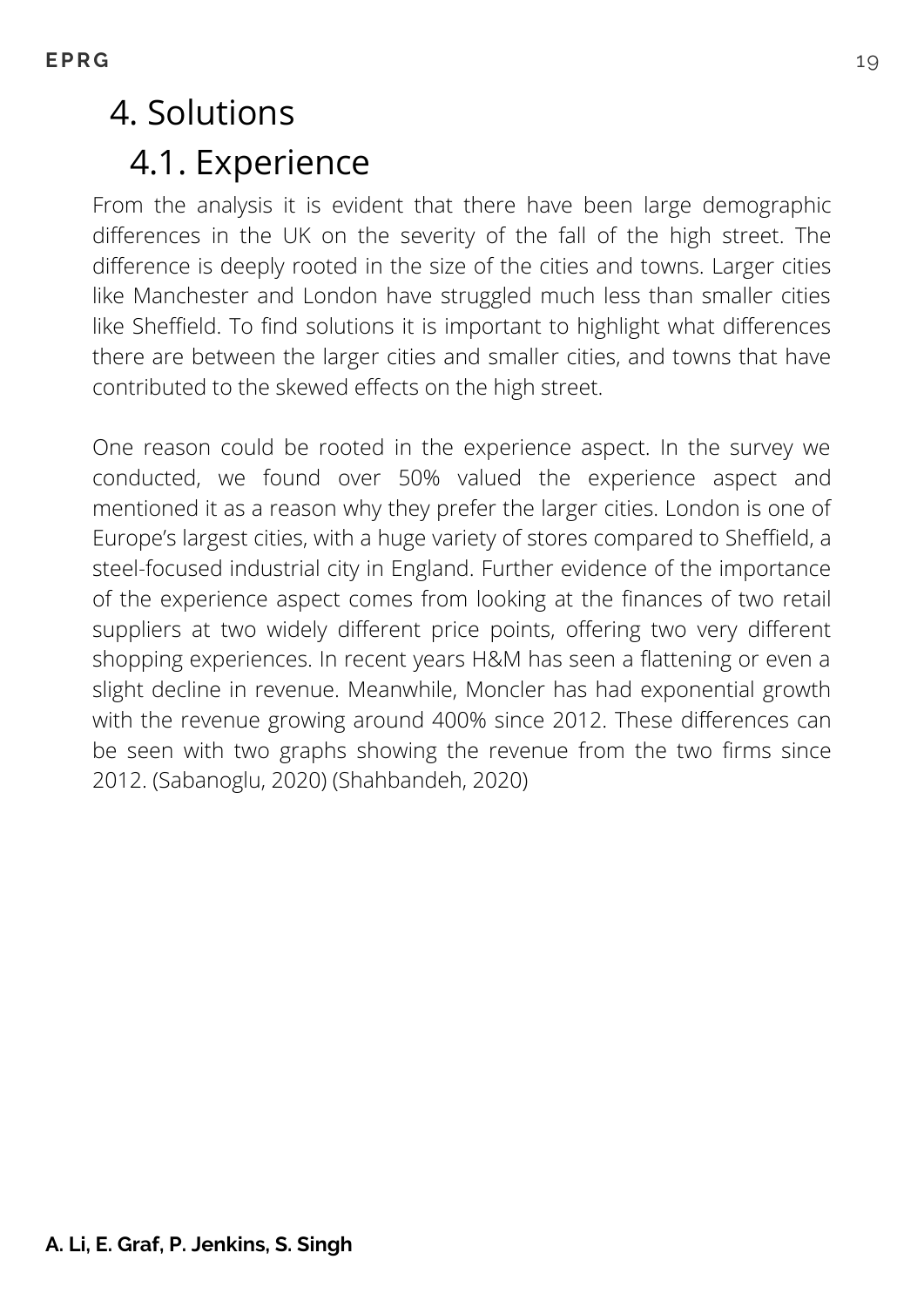

Figure: H&M revenue from 2006 to 2019



Figure: Moncler revenue from 2012 to 2019

#### **A. Li, E. Graf, P. Jenkins, S. Singh**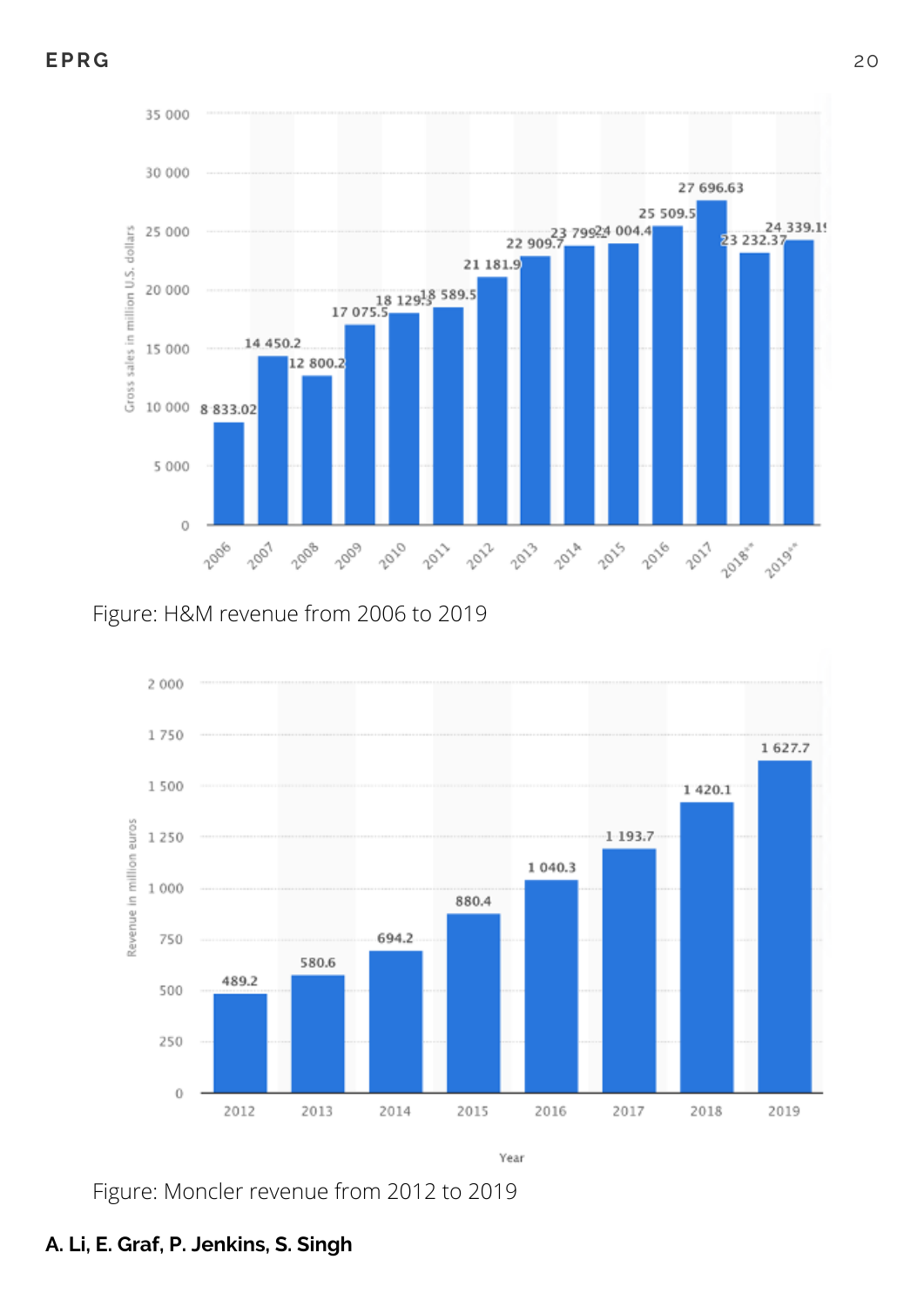**EPR G** 21

These two graphs show a clear difference in terms of growth in recent years for these two clothing chains. Moncler´s business model is much more focused on the experience aspect as stores are generally equipped with marble and have extremely high standards of customer service, with much more expensive clothing and higher margins. Meanwhile, H&M focuses more on providing its customers with an affordable product, with a large variety of stock in all sizes, and a more basic shopping experience. This could be evidence that customers in recent years value the experience higher than before. Whilst London does have many H&M stores, it also has no less than four Moncler stores, as well and many stores on the London high streets similar to Moncler. The presence of so many experience stores in London may therefore be a reason why the decline in highstreet shopping in London is not as significant as in other cities. Another store that focuses on the experience and service aspect that has seen a strong growth in revenue in recent years is Fortnum & Mason, a luxury brand selling a wide variety of products from home products to food. In recent years they have experienced growth in revenue and in 2019 they had an increase in 26% alone, much due to the huge success of their online shopping product. However, they have also experienced continued success with their high street stores such as The London flagship store which experienced a 6% growth since 2019. An increase of 6% is impressive when considering the store did not increase in size. (Szajna-Hopgood, 2019) (Coppola, 2020)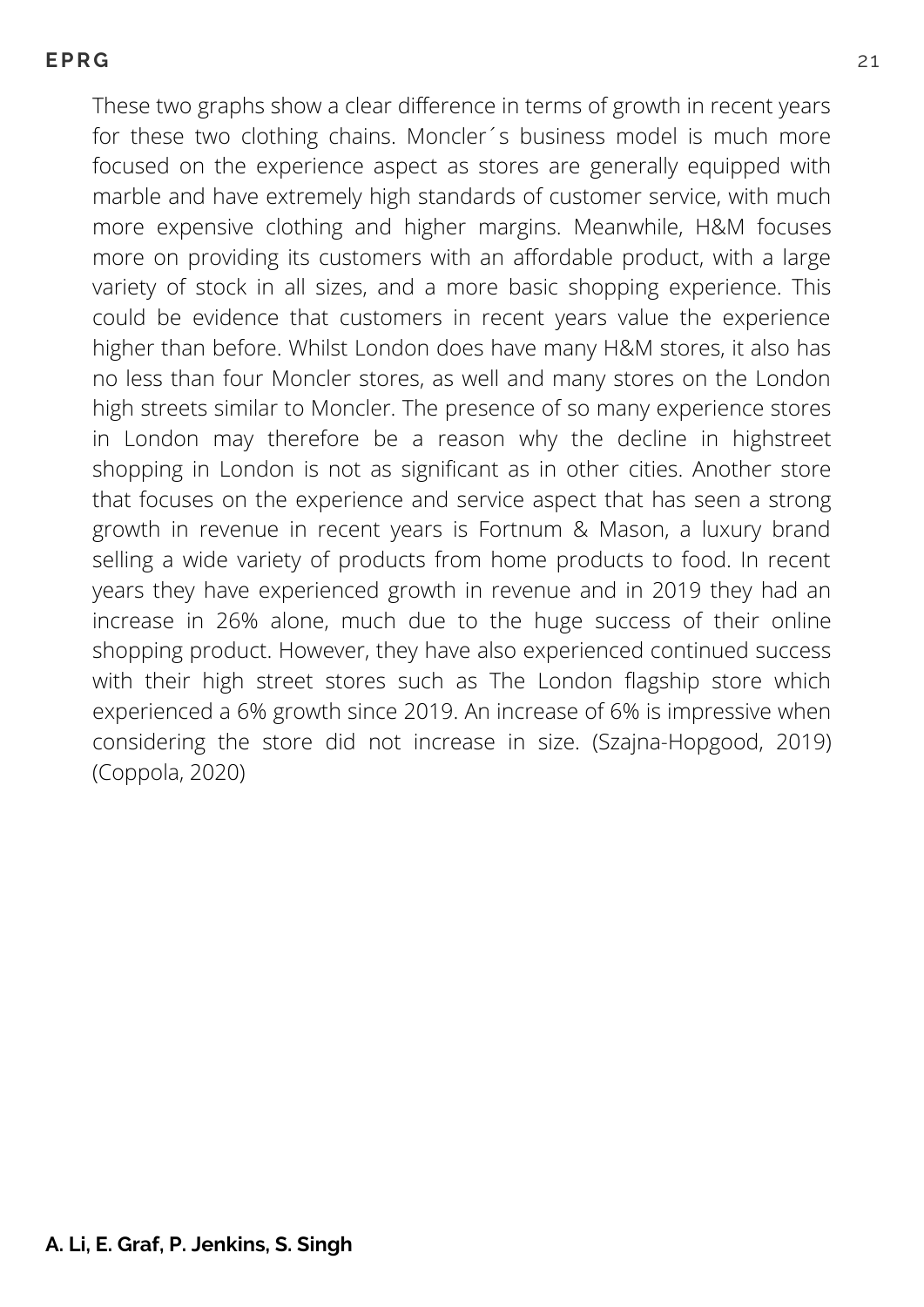With this it can be concluded that one of the key drivers of the differences between the growth of the high streets in smaller cities and towns versus larger cities could be the experience aspect. However, the question that now arises is— how can stores improve the experience aspect? Not all stores that have seen great success in recent years after focussing on the experience aspect are luxury brands. Abercrombie & Fitch is one more mass / mass affluent example. For example, If you entered an Abercrombie & Fitch store in the early 2010s you might remember the muscular model at the door, the strong smell of perfume, and the loud pop music. This business model became a huge success with the main customers being teenagers and people in their 20s. However, after 2012 the revenue dropped, and the firm was struggling. In response to this they quickly changed their strategy. They removed the models, reduced the volume of the sound, and reduced the smell of perfume, but whilst retaining an experience orientation with high quality service and quality surroundings. Simultaneously they changed the style of their clothing, with more subtle logos and moved away from main hoodies to clothes such as shirts. This meant that they endured their best sales week ever during the black week in 2019 and their stock price soared in 2020. The revival can be seen in the diagram below. (Wilson, 2020) (Shahbandeh, 2020)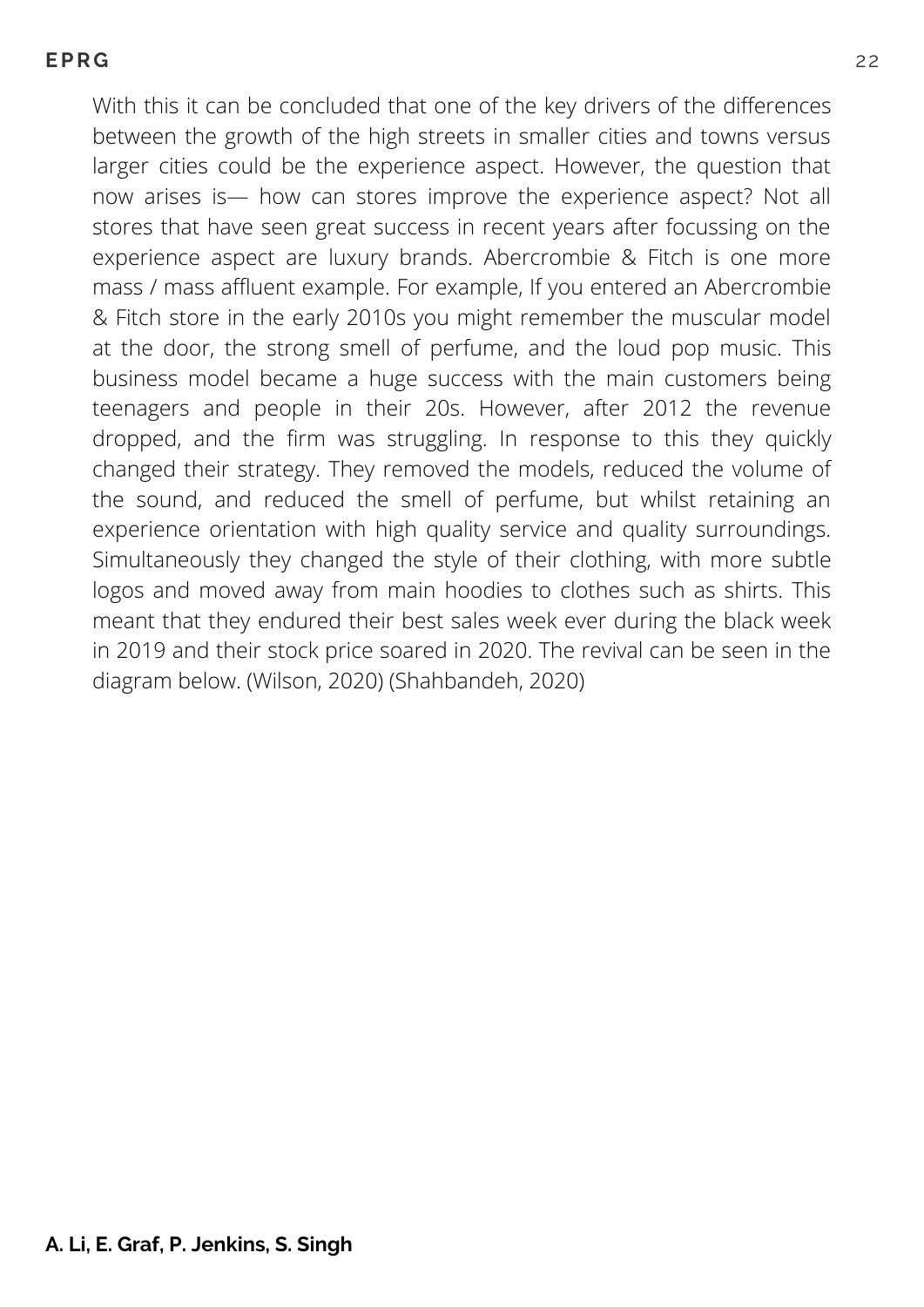

Figure 3: Abercrombie & Fitch revenue from 2006 to 2019

Abercrombie & Fitch highlights the importance of the experience aspect and shows how a change in experience and business strategy, whilst retaining a focus on experience can revive high street stores.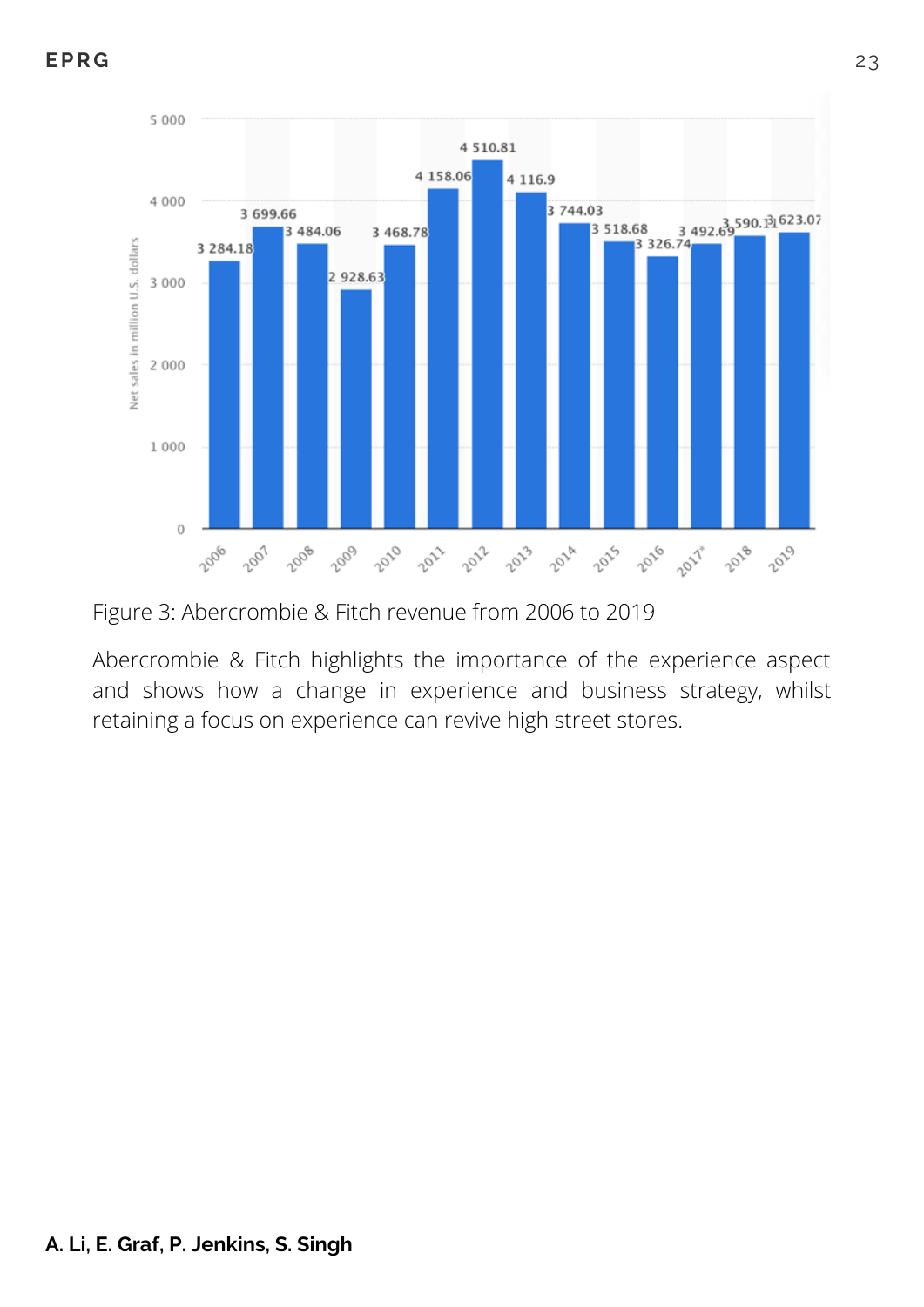### 4.2. Online Shopping

Even though Abercrombie & Fitch is a good example of how high street stores with chains can improve their experience and potentially increase their revenue, large improvement and shift in the experience aspect of a smaller individual shop, such as the sole trader, is much harder if not impossible. However, these smaller businesses still have several potential strategies to improve revenue. Online shopping has grown over the recent years and exploded due to the COVID-19 pandemic. Many sole traders or small businesses do not have an online business. By these smaller businesses partnering up with e-commerce platforms, they can put their business online. Joining e-commerce is very easy and could only cost 29\$ at the start for the basic subscription to Shopify. From this, the subscription can be upgraded as online sales increase, and the business can see a growth in online shopping. The main advantage of online shopping is that the customer reach becomes much larger. According to research done by KMPG 57% of goods bought online are bought abroad from their customers' home address. (KMPG, 2017) This shows how small businesses can experience large growths in sales due to entering new markets and therefore finding new customers. A possible drawback is that even by going online some businesses will still not get the reach and exposure they need to increase their sales revenue to survive and therefore might still struggle. (Kumar, 2021)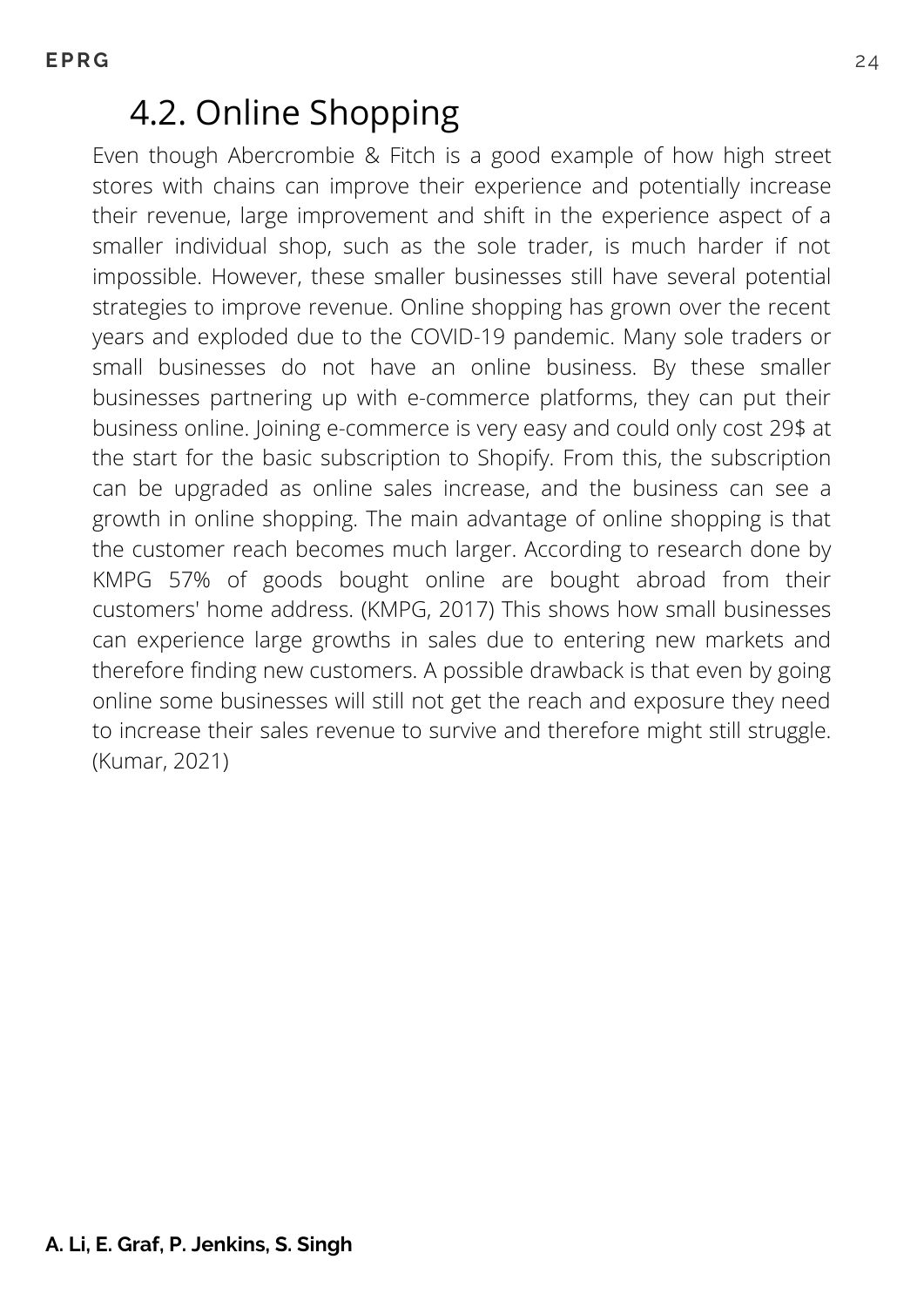# 4.3. Selling product through Amazon

Since creating an online business can be hard, even using e-commerce platforms such as Shopify, businesses can supply their product to other established online shopping e-commerce such as Amazon. By selling their product through Amazon, businesses would be able to increase the number of customers. However, they would not have to create their own website. Moreover, Amazon would have a much larger number of customers, and therefore the business would have a larger customer base to sell the product to compare with their own online website. The challenge to manage is the share of revenue that Amazon would require, however, if the business sells a large number of goods through Amazon this may still be an effective way to grow profits and to enable the business to survive. (Amazon, 2021)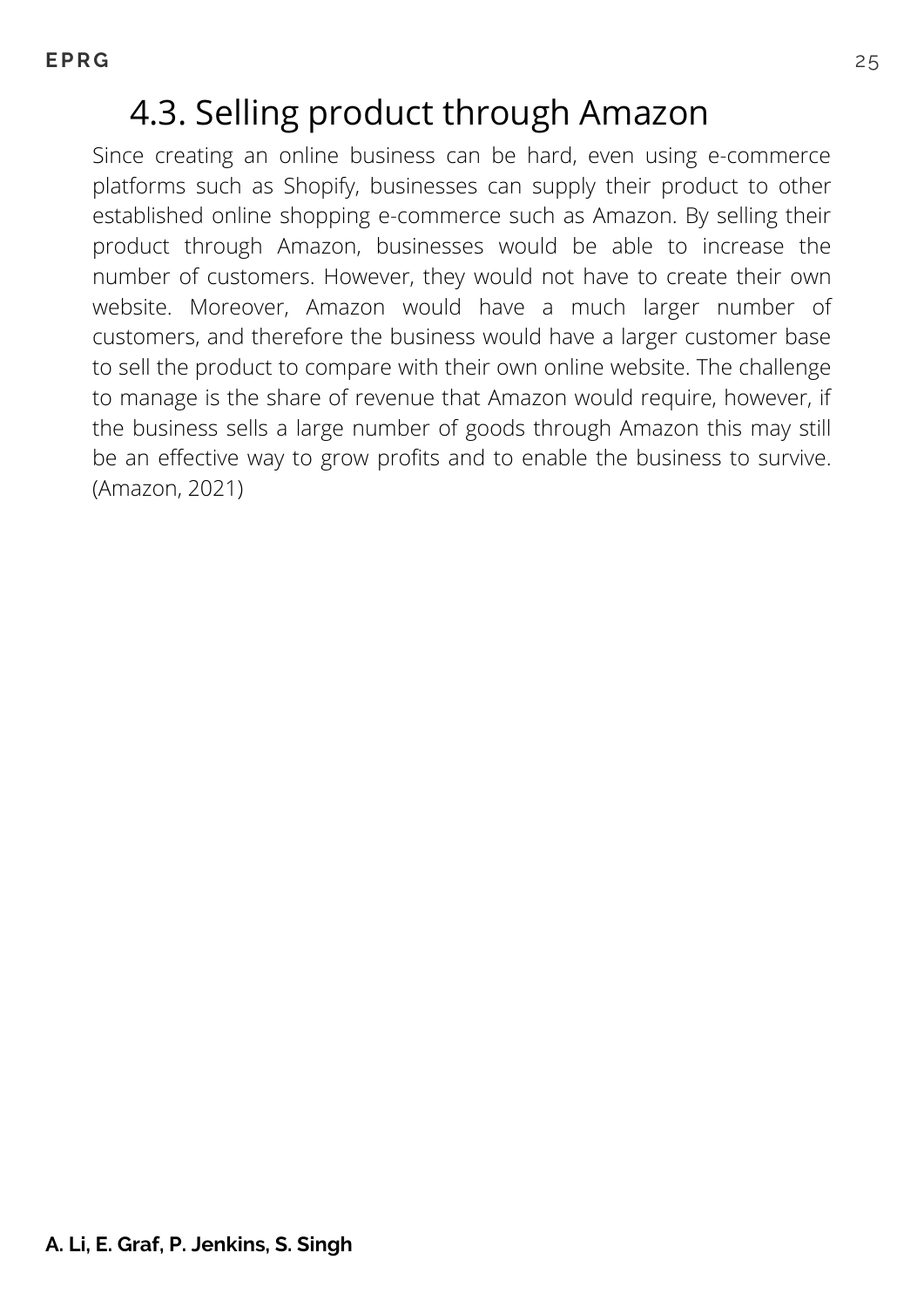### 4.4. Government intervention

Another solution would be, the government stepping in and supporting businesses. However, finding a suitable government policy to support only long term healthy businesses can be challenging and the government can often end up supporting businesses that are structurally uncompetitive and will most likely go under immediately after the support stops. This is also an expensive policy that can contribute to increased budget deficits. An example for this is the COVID-19 furlough scheme, a government support scheme for businesses, and the extremely low-interest rate. This scheme has supported many businesses. (Gov.uk., 2020) However, fewer than usual businesses went bankrupt. This is very unexpected as the world is in the biggest global crisis since the second world war. Therefore, many experts expect that when the coronavirus pandemic ends there will be a huge number of businesses that will go bankrupt, based upon research asking businesses' likelihood of surviving. According to an LSE research document, 14.7% businesses that were asked said it had low or no confidence that the business would survive. (Peter Lambert, 2021) The huge government deficit and debt accumulated by governments around the world, especially in the UK shows how costly this blanket support policy is. As it is impossible to differentiate between businesses that anyway would have gone bankrupt and the ones that would have survived this is a policy that is both expensive and also relatively ineffective in the long-term.

It is evident throughout the analysis of possible solutions for the UK high street businesses to survive that some stores will go bankrupt and cause store vacancies around the UK, especially in smaller cities and towns when the coronavirus support ends. Possible solutions will depend on the changes that will happen due to the coronavirus pandemic. If the coronavirus pandemic does not cause large changes in the population demographic and desire to live in urban areas, stores can be changed into housing and office space. Around the world, housing prices have increased exponentially, especially in cities and the leasing price for office space also remains high. Therefore, it may be an option to turn store spaces into housing and office places such that the store vacancies can be fully utilized.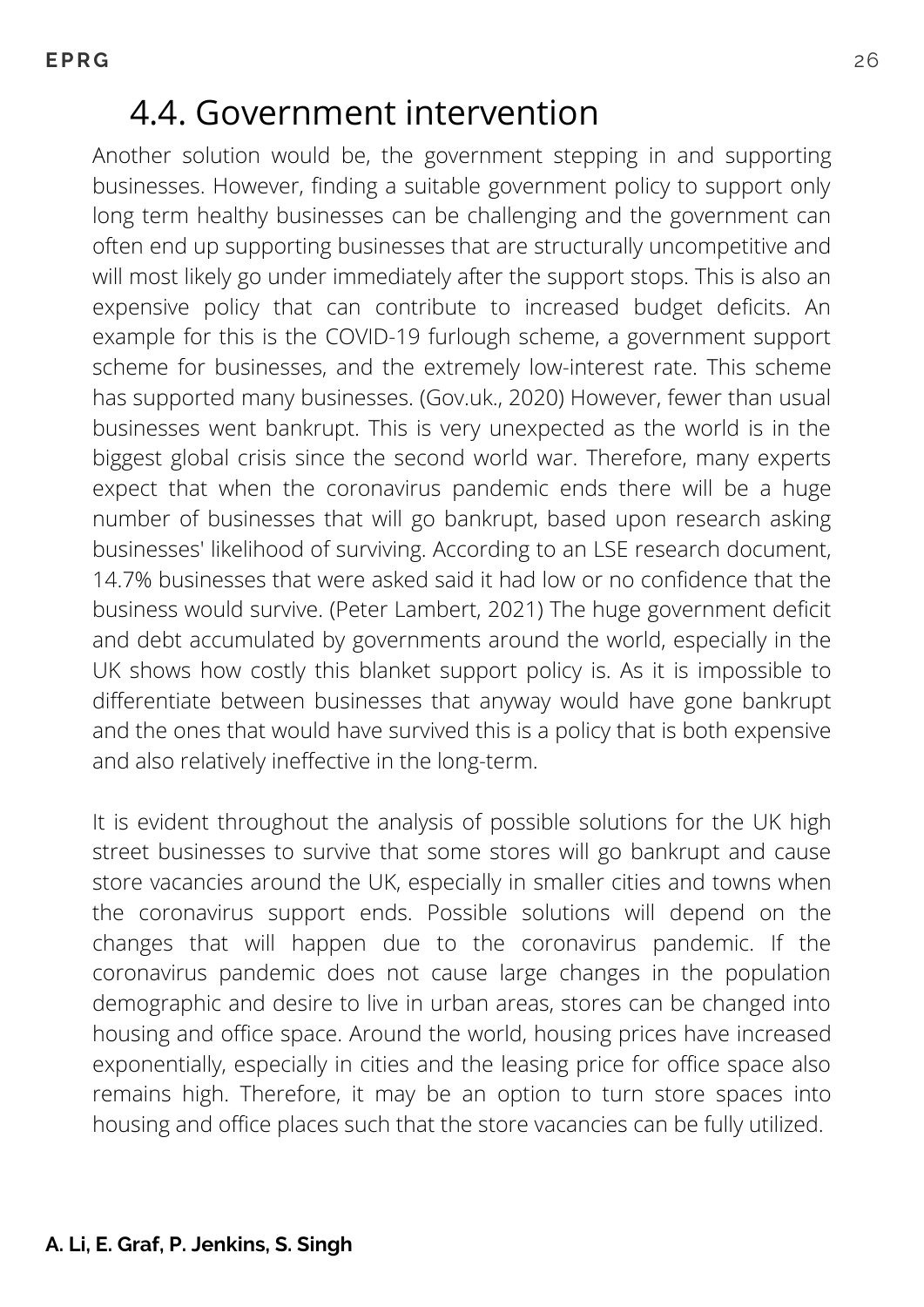#### **EPR G** 27

On the other hand, many experts do predict that the population demographics will change due to the COVID-19 pandemic, and it is already seen in America (Roper, 2021). This would mean that people move out from the cities and towns as people move from urban to rural areas. This change would be the opposite of the trend since the Industrial Revolution, where people moved from rural to urban areas. This change would be due to people being able to work more from home as the COVID-19 pandemic has massively improved the adoption and use of virtual office spaces such as Zoom and Microsoft teams. This would also cause a decrease in demand for office spaces as businesses and firms would no longer need as many office spaces when people work more from home. (Rose, 2020), together with a reduction in the demand for urban housing. A possible solution would then be to turn the vacant stores into restaurants and cafés. In support of this concept it is predicted that the population around the world, especially in western countries and the UK will have a huge appetite to experience the town centers restaurants and cafés at both nighttime and daytime, as many of these businesses have been shut during the coronavirus pandemic.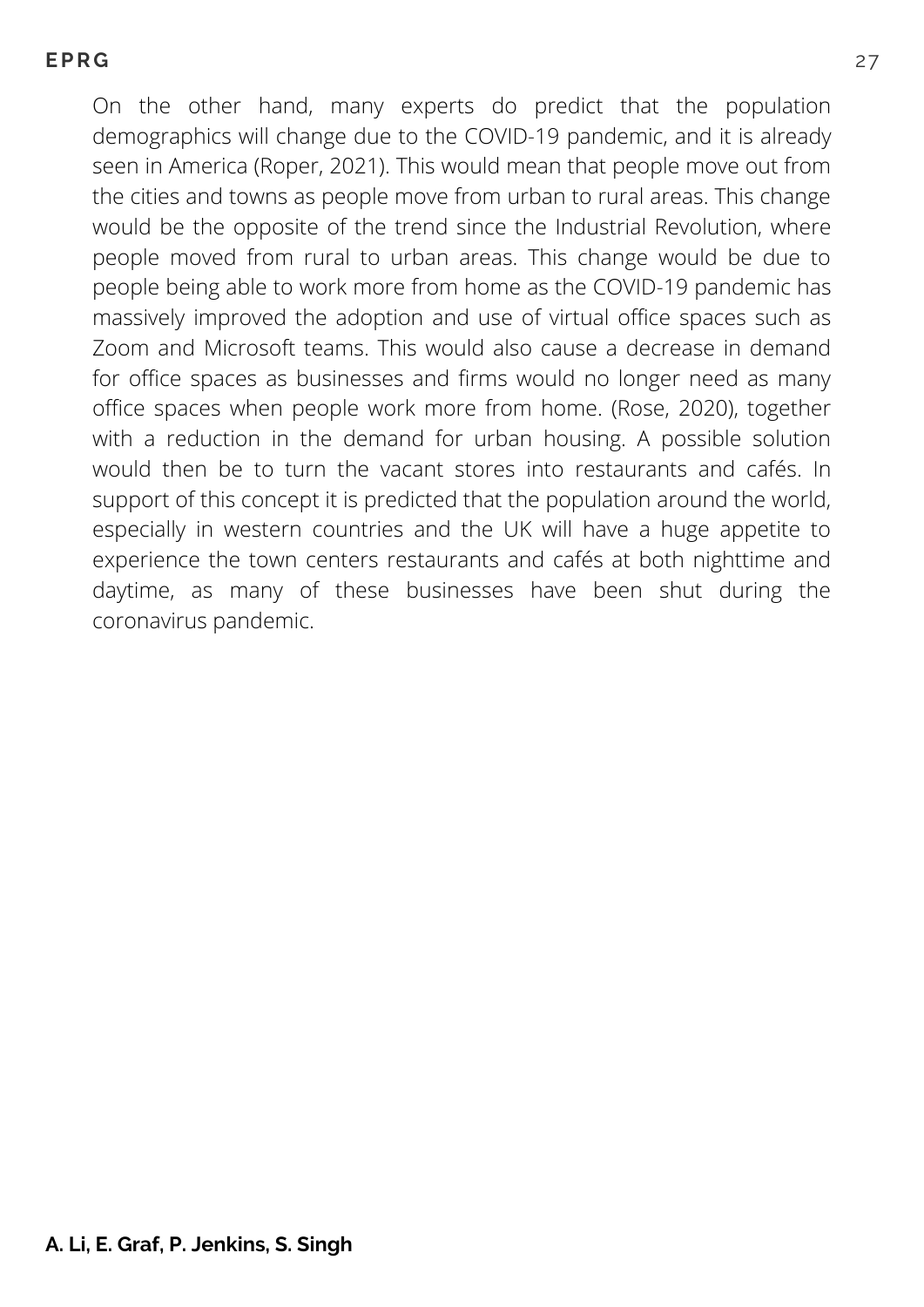# 4. Conclusion

This research report explores the reasons behind the decline of the high street, the differences in impact for small and large cities, the impacts this decline of the UK's high street has had on society and possible solutions.

One of the main reasons highlighted, is the change in population demographics in recent years where people have moved from smaller cities or towns into large cities such as Manchester and London. This has resulted in falling population numbers in smaller cities and towns, with growing numbers in large cities. Another change is due to online shopping, as online shopping websites such as Amazon have increased convenience and made online shopping a mass market phenomenon. Another cause of the decline has been the 2008 financial crisis, as households on different points on the income aspect have used longer time to recover. Finally the design of the U.K. highstreet has its flaws, such as the dependency to travel into the smaller cities and towns.

The decline of the UK highstreet has had a great impact as the sociocultural aspect of shopping has moved away from high streets and towards online shopping. This shift was further fuelled by the coronavirus pandemic, causing a shift that is unlikely to be reverted post-pandemic. As a result there will be less shopping done in the high street and more will be done online, causing greater store vacancies. Furthermore, Brexit has reduced revenues and profits as products become more expensive to ship and buy.

Even though the outlook for the UK high streets looks dim, there are some possible solutions to the problem. Stores can receive government support, focus more on the experience aspect, move their stores/brand online and start selling their product on Amazon. All of these solutions can solve or contribute to the stores in the UK high street surviving, but even then if they do not survive, towns and smaller cities can adapt to make use of store vacancies, which includes using spaces for housing, restaurants and cafes.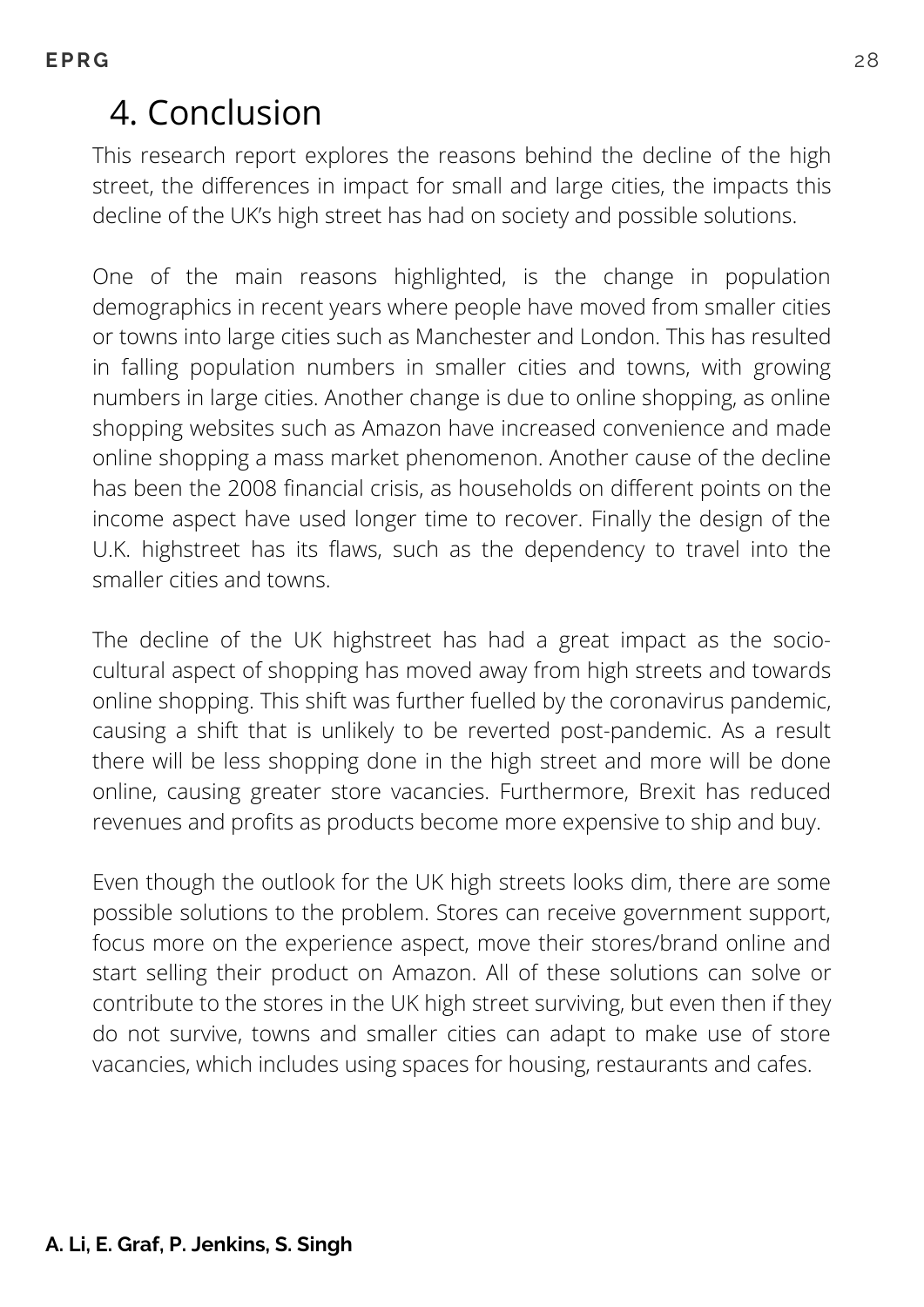#### **EPR G** 29

To conclude, the UK high street has been a vital part informing the sociocultural life in the UK for many years, and with stores now going bankrupt, this will impact the social and cultural life in the UK. As highlighted in the paper, there are however possible solutions to save the UK highstreet, or changes to the structure of town centres that can use the vacant store spaces.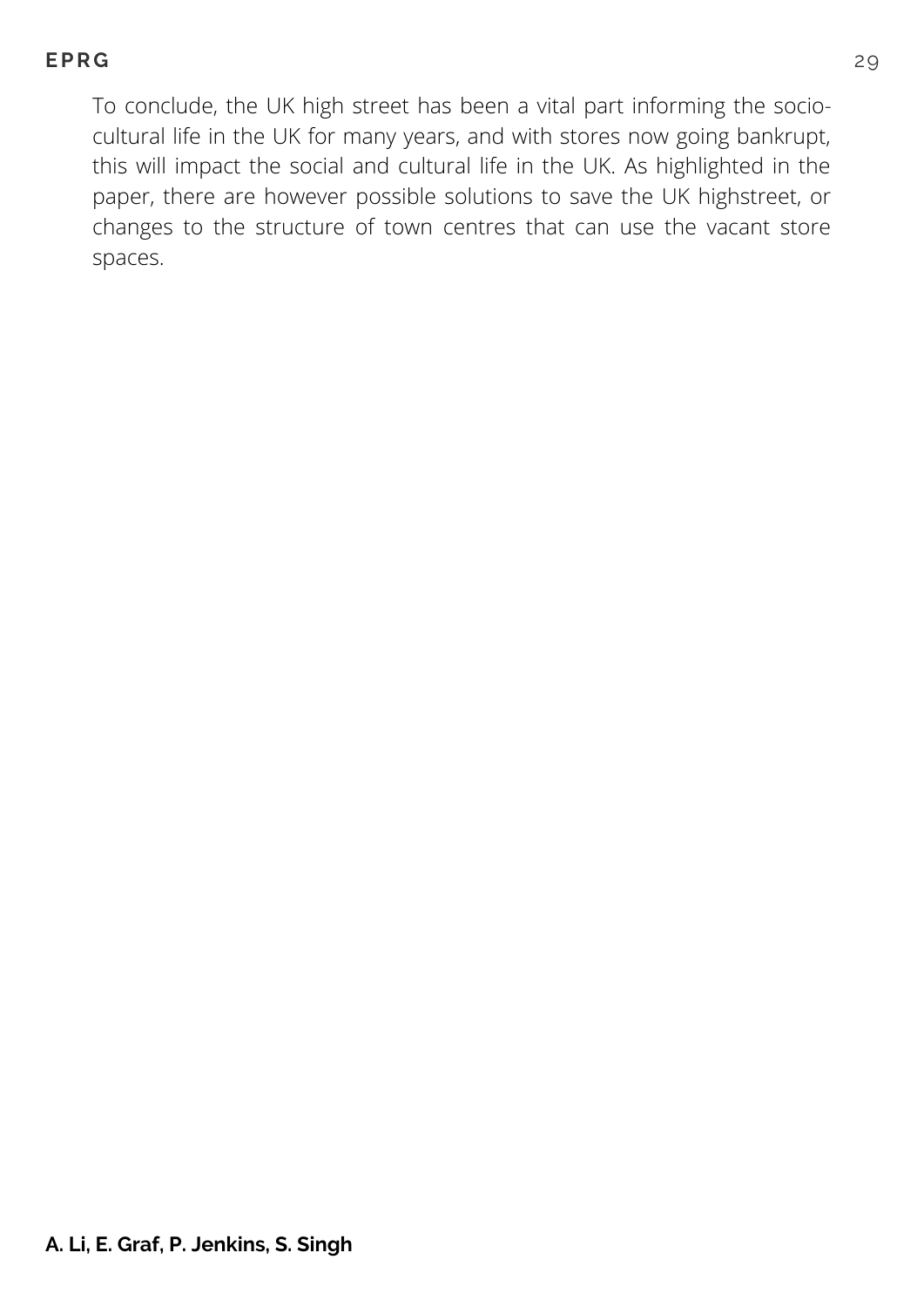### Reference List

Carmona, M. (2015). London's local high streets: The problems, potential and complexities of mixed street corridors. Progress in Planning, [online] 100, pp.1–84. Available at:

https://www.sciencedirect.com/science/article/pii/S0305900614000439 [Accessed Mar. 2021].

Chapman, B. (2019). High street decline hitting women and the North of England hardest, study finds. [online] The Independent. Available at: https://www.independent.co.uk/news/business/news/high-street-declinewomen-job-losses-north-england-a9101416.html [Accessed Mar. 2021].

Coppola, D. (2020). Fortnum & Mason: annual turnover 2010-2019. [online] Statista. Available at: https://www.statista.com/statistics/1028029/annualturnover-of-fortnum-and-mason-in-the-united-kingdom-uk/ [Accessed Jan. 2021].

Coppola, D. (2021) Internet food sales value trend monthly in the United Kingdom (UK) 2017-2021. [online] Statista. Available at: [https://www.statista.com/statistics/286361/internet-food-sales-value-trend](https://www.statista.com/statistics/286361/internet-food-sales-value-trend-monthly-in-the-united-kingdom-uk/)monthly-in-the-united-kingdom-uk/ [Accessed May 2021]

Dudovskiy, J. (2013). Effects of Financial Crisis on Consumer Spending in UK. [online] Business Research Methodology. Available at: https://researchmethodology.net/effects-of-financial-crisis-on-consumer-spending-in-uk/ [Accessed Mar. 2021].

Eley, J. and Wright, R. (2019). How the crisis in UK retailing is reshaping employment. [online] Financial Times. Available at: https://www.ft.com/content/48b20304-7660-11e9-bbad-7c18c0ea0201 [Accessed Feb. 2021].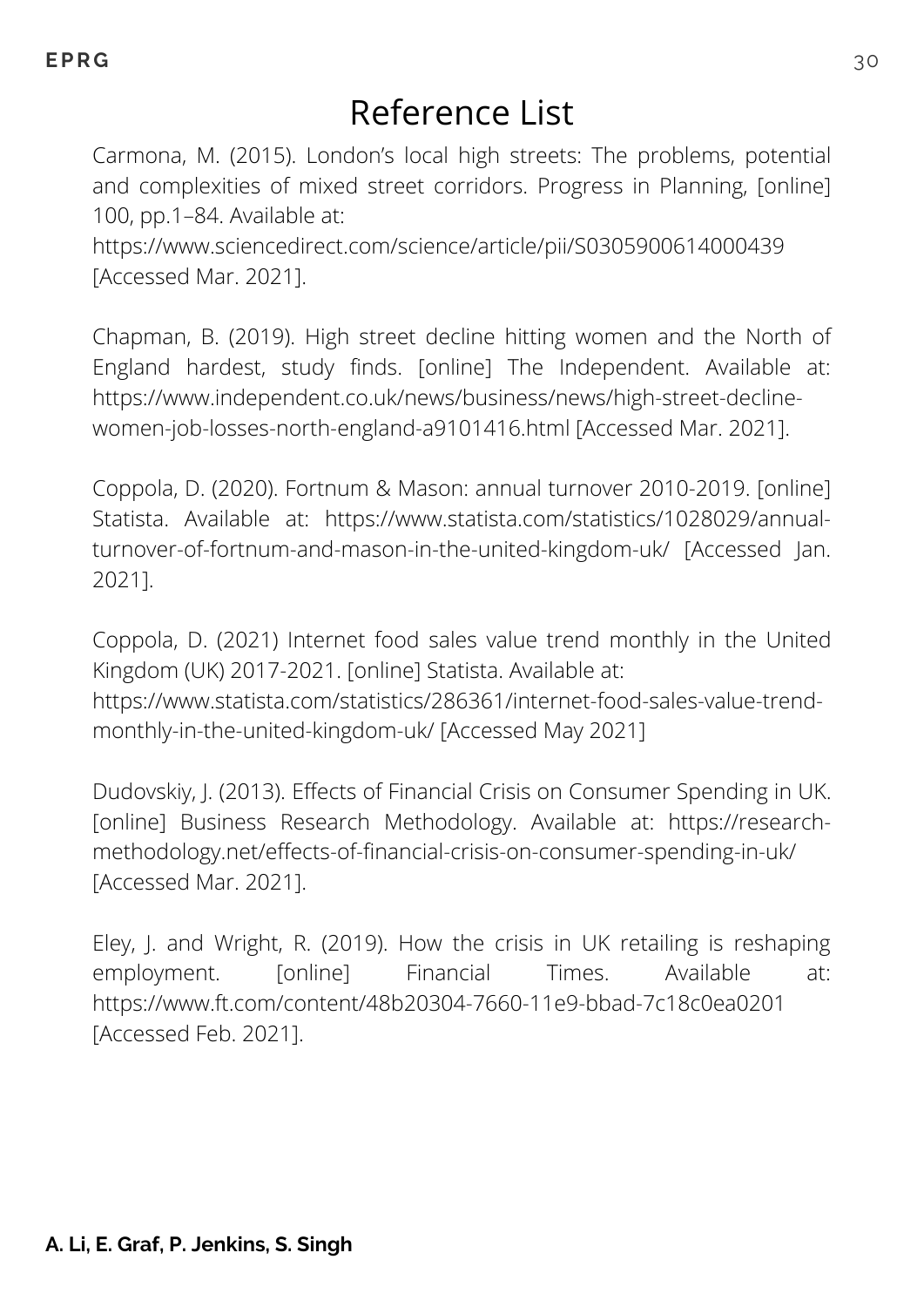E.Marketer (2020) How do UK digital buyers predict that the Coronavirus Pandemic will affect their future purchasing habits? [online] E-Marketer.com. Available at:

https://www.emarketer.com/chart/240531/how-do-uk-digital-buyers[predict-that-coronavirus-pandemic-will-affect-their-future-purchasing](https://www.emarketer.com/chart/240531/how-do-uk-digital-buyers-predict-that-coronavirus-pandemic-will-affect-their-future-purchasing-habits-of-respondents-may-2020-aug-2020)habits-of-respondents-may-2020-aug-2020 [Accessed May 2021]

Gov.UK (2017). High Streets For All. [online] Available at: https://www.london.gov.uk/sites/default/files/high\_streets\_for\_all\_report\_we b\_final.pdf [Accessed Mar. 2021].

Gov.UK (2020). *Financial support for businesses during coronavirus (COVID-19)*. [online]. Available at: https://www.gov.uk/government/collections/financialsupport-for-businesses-during-coronavirus-covid-19 [Accessed Mar. 2021].

Guardian staff reporter (2018). *High streets will go on suffering until the digital economy pays more tax*. [online] the Guardian. Available at: https://www.theguardian.com/business/2018/jul/08/high-street-digitaleconomy-business-rates [Accessed Feb. 2021].

GuruFocus, *UK Online Shopping and E-Commerce Statistics for 2017*, Nasdaq articles, [online] Available at : https://www.nasdaq.com/articles/uk-online[shopping-and-e-commerce-statistics-2017-2017-03-14](https://www.nasdaq.com/articles/uk-online-shopping-and-e-commerce-statistics-2017-2017-03-14) [accessed 24 Mar 2021].

Hall, S., King, J. and Finlay, R. (2016). Migrant infrastructure: Transaction economies in Birmingham and Leicester, UK. *Urban Studies*, [online] 54(6), pp.1311–1327. Available at: https://journals.sagepub.com/doi/abs/10.1177/0042098016634586 [Accessed Mar. 2021].

Hancock, A. (2021) HelloFresh doubles revenue as consumers snap up meal kits. [online] Financial Times. Available at: <https://www.ft.com/content/d3de9fd2-40fd-4d7f-9da5-b68317617112> [Accessed May 2021]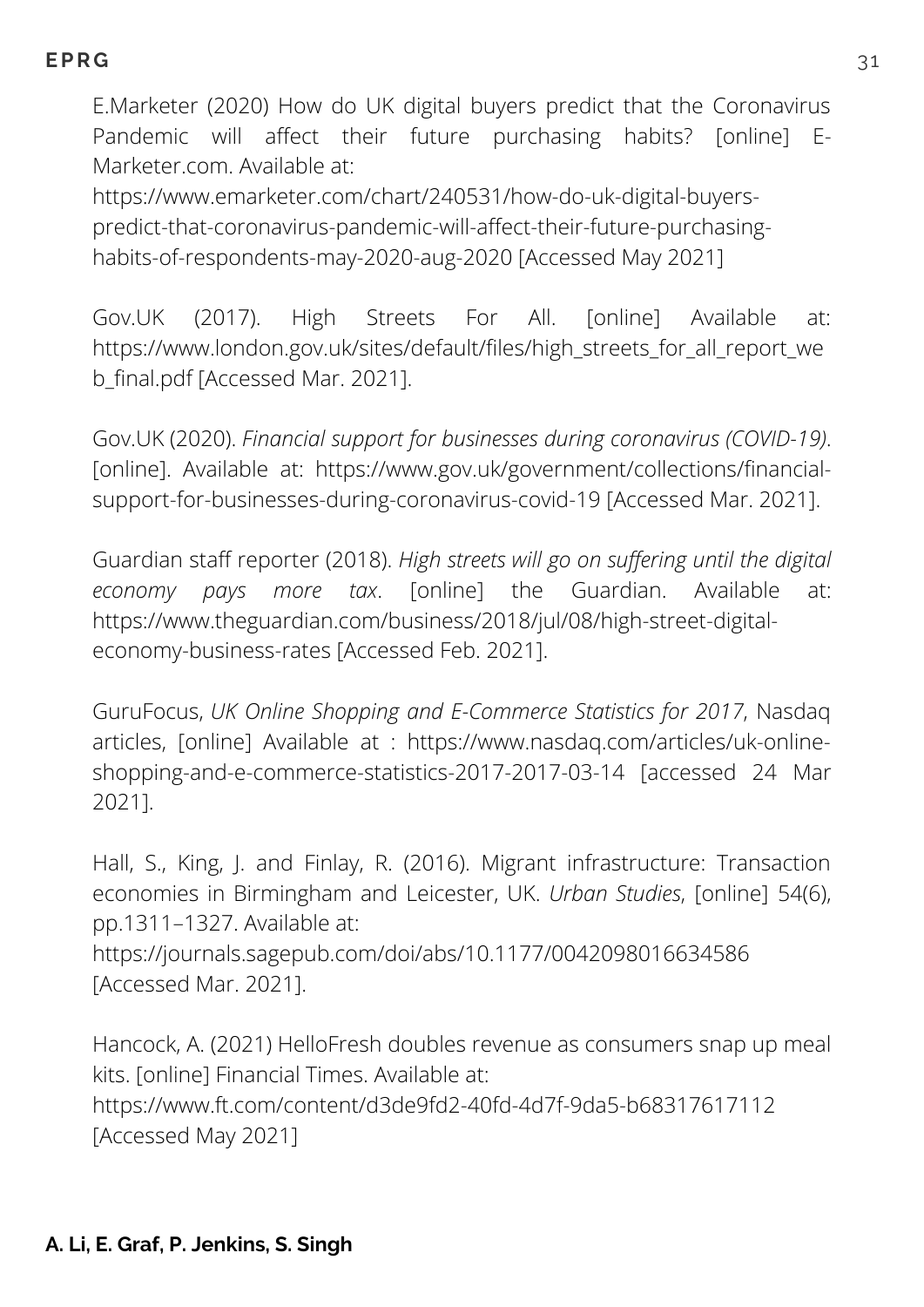IMRG Capgemini eRetail Sales Index. UK E-Commerce Sales between 1995 and 2016. [online] Marketplace Pulse. Available at:

[https://www.marketplacepulse.com/stats/uk-ecommerce/uk-e-commerce](https://www.marketplacepulse.com/stats/uk-ecommerce/uk-e-commerce-sales-56)sales-56 [Accessed May 2021]

KPMG, (2017). The truth about online consumers 2017 Global Online Consumer Report. [online] . Available at:

https://assets.kpmg/content/dam/kpmg/xx/pdf/2017/01/the-truth-aboutonline-consumers.pdf [Accessed Mar. 2021].

Kumar, B. (2021). How to Start an Online Store with Shopify: A Step-by-Step Guide. [online] Shopify. Available at: https://www.shopify.com/blog/startonline-store [Accessed Jan. 2021].

Morrison, C. (2018). Two thirds of UK shoppers expect high street prices to surge because of Brexit. [online] The Independent. Available at: https://www.independent.co.uk/news/business/news/brexit-eu-pricesshopping-food-high-street-store-closures-a8493141.html [Accessed Mar. 2021].

Office for National Statistics (2021) Unemployment rate (aged 16 and over, seasonally adjusted). Available at:

[https://www.ons.gov.uk/employmentandlabourmarket/peoplenotinwork/un](https://www.ons.gov.uk/employmentandlabourmarket/peoplenotinwork/unemployment/timeseries/mgsx/lms) employment/timeseries/mgsx/lms [Accessed Mar. 2021]

ONS (2018) The 2008 recession 10 years on: A decade after the beginning of the recession, how has the UK economy recovered? [Online] ons.gov.uk. Available at:

[https://www.ons.gov.uk/economy/grossdomesticproductgdp/articles/the20](https://www.ons.gov.uk/economy/grossdomesticproductgdp/articles/the2008recession10yearson/2018-04-30) 08recession10yearson/2018-04-30 [Accessed May 2021]

Propertyfundsworld (2021) Mitiska REIM opens new retail park in development in Belgium. [Online] propertyfunsworld. Available at: [https://www.propertyfundsworld.com/2021/05/10/299932/mitiska-reim](https://www.propertyfundsworld.com/2021/05/10/299932/mitiska-reim-opens-new-retail-park-development-belgium)opens-new-retail-park-development-belgium [Accessed May 2021]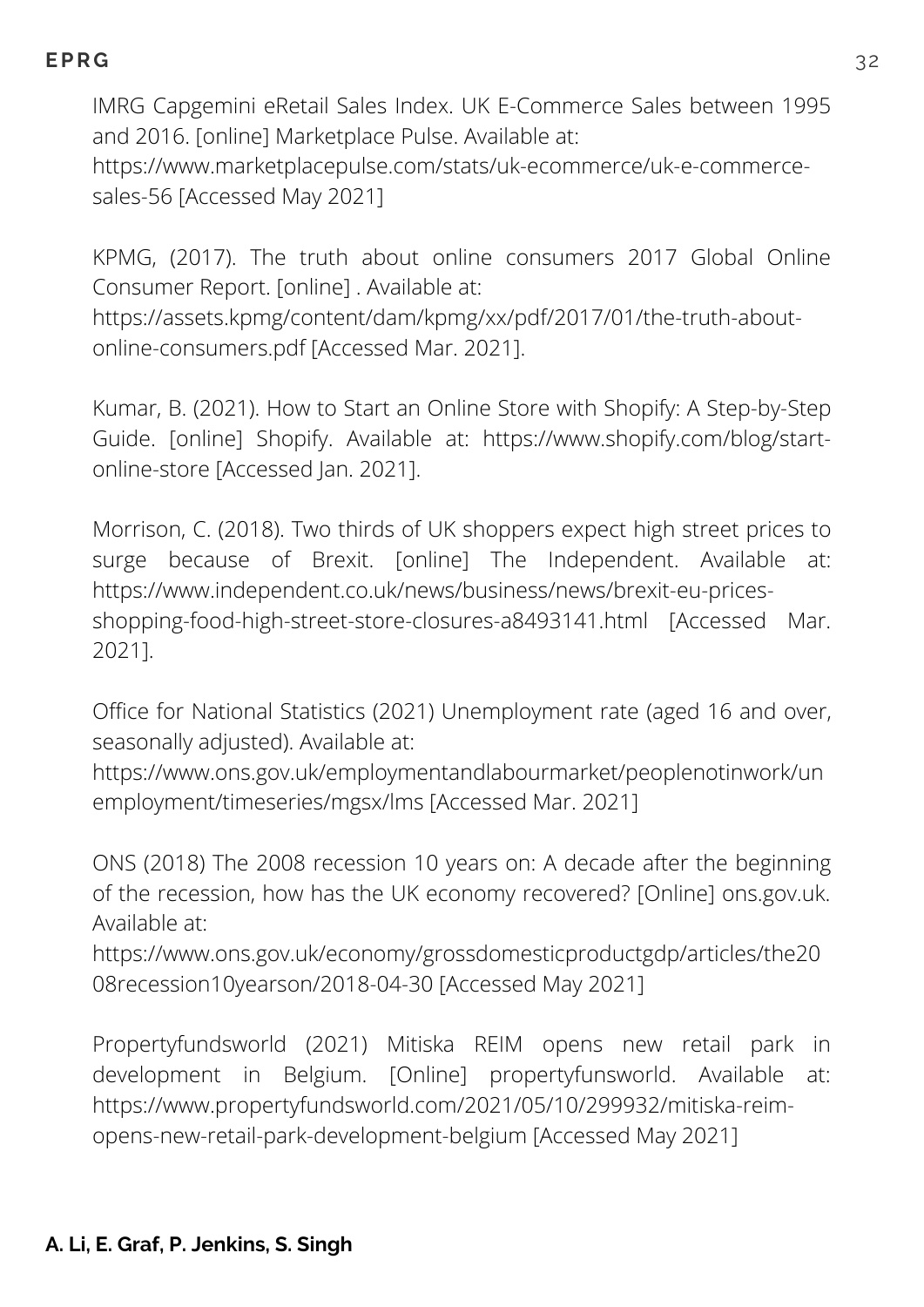Reenan, J. (2021). A wave of COVID-related bankruptcies is coming to the UK. What can we do about it? [online] LSE Business Review. Available at: https://blogs.lse.ac.uk/businessreview/2021/02/02/a-wave-of-covid-relatedbankruptcies-is-coming-to-the-uk-what-can-we-do-about-it/ [Accessed Mar. 2021]

Retail Think Tank (2009) What impact do shop vacancies have on towns and cities across the UK and what can be done to address the problem? [Online] Retail Think Tank. Available at:

http://www.retailthinktank.co.uk/whitepaper/what-impact-do-shop[vacancies-have-on-towns-and-cities-across-the-uk-and-what-can-be-done](http://www.retailthinktank.co.uk/whitepaper/what-impact-do-shop-vacancies-have-on-towns-and-cities-across-the-uk-and-what-can-be-done-to-address-the-problem/)to-address-the-problem/ [Accessed May 2021]

Roper, W. (2021). COVID-19 is pushing Americans out of cities and into the country. [online] World Economic Forum. Available at: https://www.weforum.org/agenda/2021/01/rural-life-cities-countrysidecovid-coronavirus-united-states-us-usa-america/ [Accessed Mar. 2021]

Rose, J. (2020). Time To Move? Data Suggests Americans May Flee To Rural Areas Post-COVID. [online] Forbes. Available at: https://www.forbes.com/sites/jrose/2020/08/06/time-to-move-data-

suggests-americans-may-flee-to-rural-areas-post-covid/?sh=2137c0877161 [Accessed Mar. 2021]

Sabanoglu, T. (2017). Gross sales of the H&M Group worldwide 2007-2017 [online] Statista. Available at:

https://www.statista.com/statistics/252190/gross-sales-of-the-h-und-mgroup-worldwide/ [Accessed Jan. 2021]

Sahana Dinesh, Dr. Y. MuniRaju, Scalability of e-commerce in covid-19 era, Available at:

[https://www.granthaalayahpublication.org/journals/index.php/granthaalaya](https://www.granthaalayahpublication.org/journals/index.php/granthaalayah/article/view/IJRG21_A01_5042/2985) h/article/view/IJRG21\_A01\_5042/2985 [Accessed 24 Mar 2021]

Shahbandeh, M. (2020). Global revenue of Moncler 2019. [online] Statista. Available at: https://www.statista.com/statistics/538856/global-revenue-ofmoncler/ [Accessed Jan. 2021]

#### **A. Li, E. Graf, P. Jenkins, S. Singh**